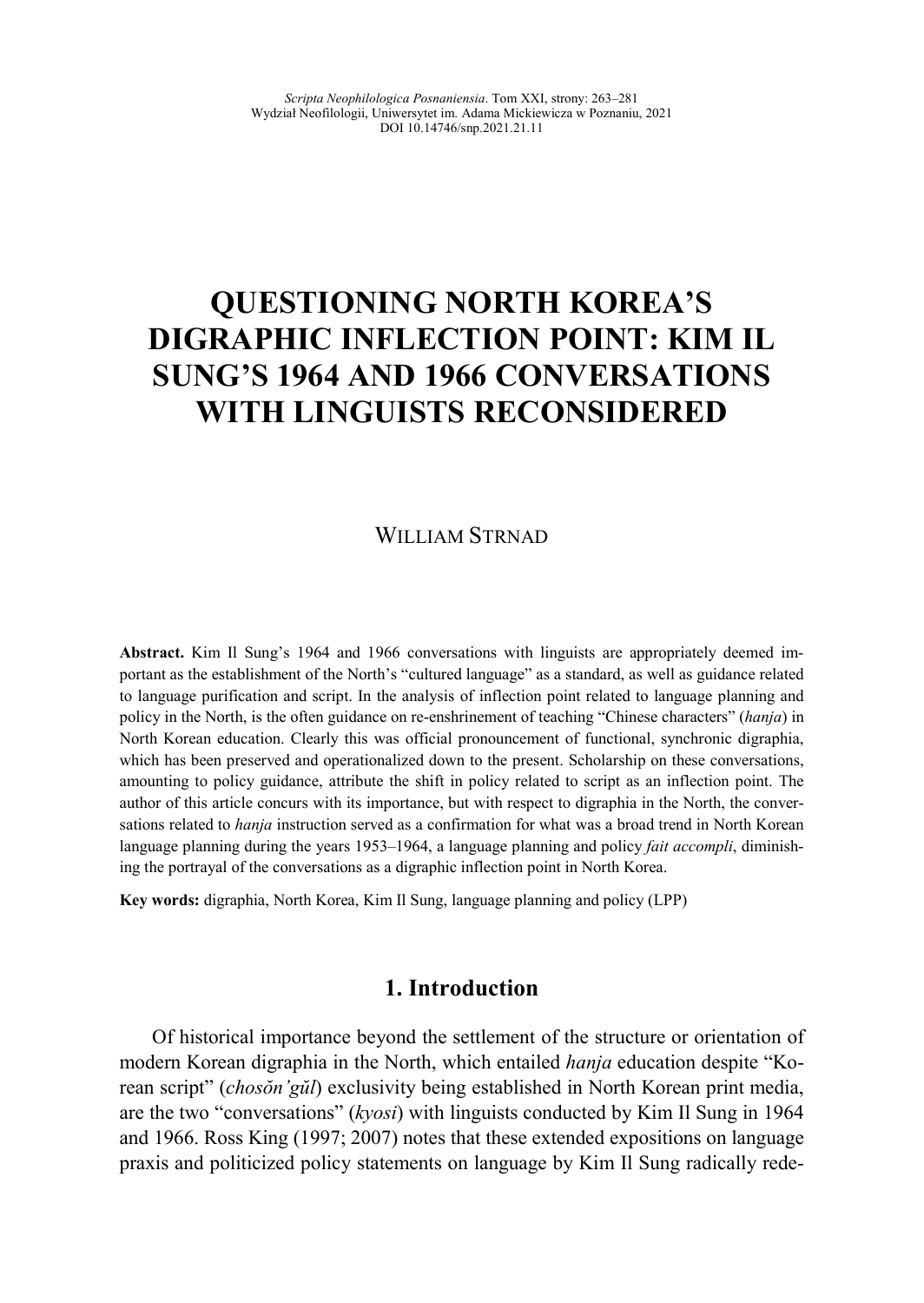fined the ideological orientations and future directions of North Korean language policy, and was reflected in a remark by André Fabre who states that the 1964 and 1966 conversations with linguists were "a sort of act of birth of the new language in North Korea and the consummation of its linguistic divorce with the South" (Fabre 1998: 311, cited in King 2007: 212). King further observes that the two conversations are important for the insights they afford into general questions of language and national identity in North Korea. Indeed, the DPRK's two most prominent linguistics journals, the academic *Chosŏn'ŏ'mun* and the more populist *Munhwaŏhaksŭp*, both began to frequently feature articles from various points of view and interpretations in these conversations during the last half of the 1960s (King 2007: 212; 1997: 127–129).

Kumatani Akiyasu (1990) summarizes that the long-term result of these two "conversations with linguists" was to set the course of DPRK language policy along certain fixed lines: abolition of hanja from public life, and an emphasis on ingenuousness and purity in language, along with a sense that North Korea is somehow the last bastion of national purity in Korea. Concomitantly, with Kim Il Sung's highly personalized intervention in language policy in this way, Kumatani notes "the standardization of Kim Il Sung's idiolect" (Kumatani 1990: 105) became a distinctive feature of North Korean language policy. Such a personality cult had evolved in connection with the prominent North Korean leader (similar to that with Máo Zédōng in China) that Kim Il Sung's speech was seen as a standard to be revered and officially modeled; new words proposed by the leader were therefore automatically listed as elements of "cultured speech" in the evolving dictionaries and in the spread of the new standard. Additionally, any pronouncements on the meanings of newly coined words by Kim Il Sung were taken to be fully definitive. The "supremacy" of the leader was also "expressed in the printing of his name, which should be printed in Gothic letters and cannot be broken in the middle and carried over to the next line" (Ibid.: 106; on communist revolutionary tradition in North Korean language policy and Máo Zédōng, see M. S. Kim 1985: 122, 133).

## **2. Kim Il Sung's 1964 and 1966 conversations with linguists**

Prior to the 1964 conversation, on 3 December 1963, Kim Il Sung had rendered personal guidance that the North's students must learn more *hanmun*, meaning *hanja* (K.H. Sim 1989: 197–199). In the 1964 conversation, Kim noted that the presence of *hanja* in South Korean newspapers and books suggested that North Korea, in order to be aware of developments in the South, should strengthen the teaching of hanja (M.S. Kim 1999: 94; 2005) for the purposes of ultimately achieving national of cultural unification between the North and South (*JoongAng Ilbo*, 14 August 2009). Kim Il Sung had concluded that with *chosŏn'gŭl* exclusivity being the new policy,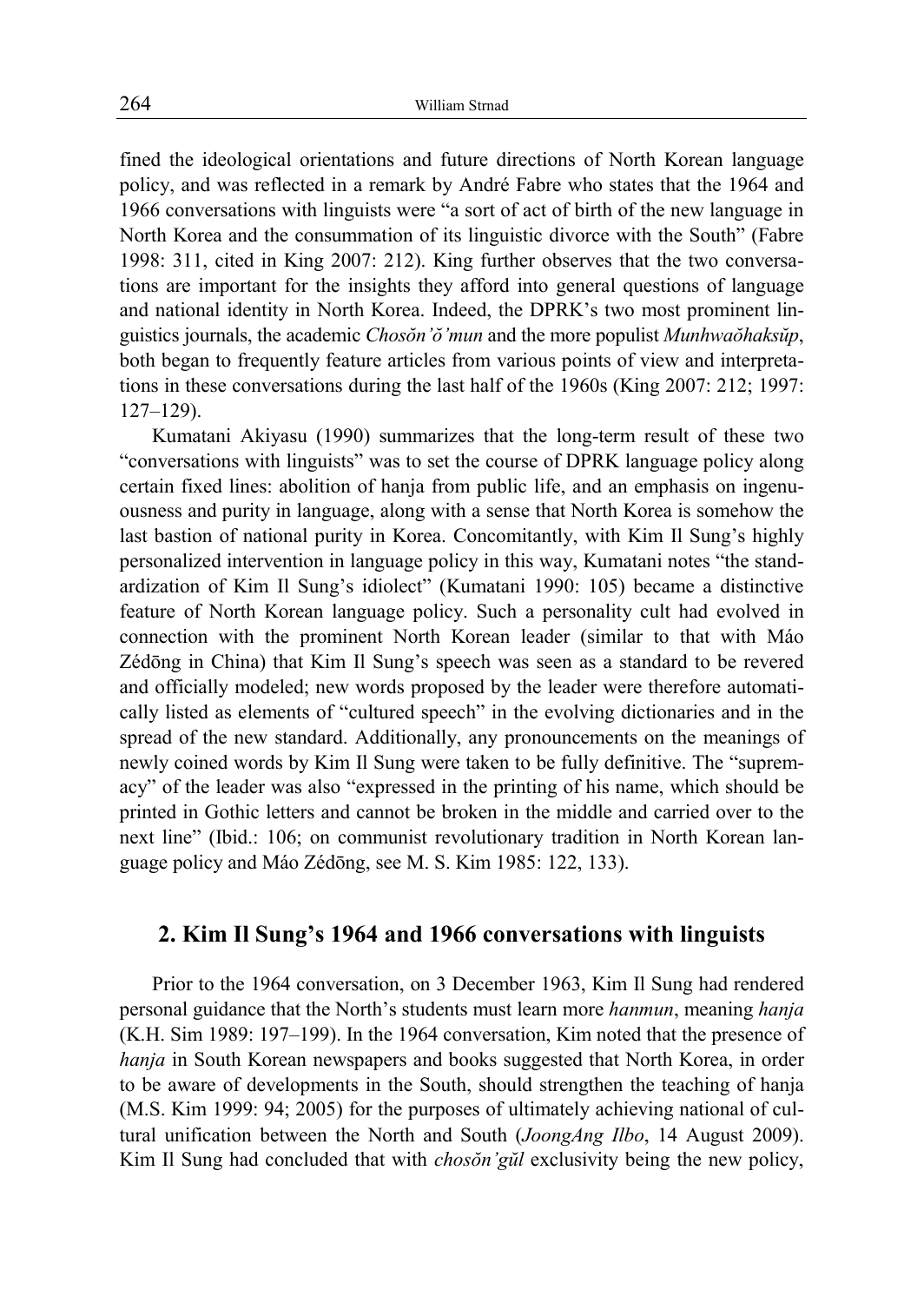there were nonetheless clear indications that *hanja* education was often neglected. In the same 1964 conversation, Kim expressed his will that *hanja* education would be reintroduced, lamenting that university graduates in North Korea had a difficult time with Korean language because of their lack of *hanja* knowledge (H.S Kim 1984: 128–129; Hatori 1991: 270; King 2007: 213–214).

Shim Jae Kee (1988) assesses the two primary subjects of the 1964 conversation were the problem of "script reform" (*munja kaehyŏk*) and the problem of "assuring excellence of Korean language" (*chosŏn'ŏ-ŭi usŏng-ŭl hwakbo*). Shim observes that despite the issue of script having been a subject of lively discussion in North Korean academia after the Korean War, with the purging of Kim Tu-bong in 1958, discourse related to script had been largely unaddressed. This vacuum, according to Shim, further amplified the characteristics of the relative absence of dialogue regrading script reform, elevating the stated motivations for Kim Il Sung to express his opinion on the topic, which are paraphrased as follows: (1) the "script problem" (*munja munje*), being directly related to the "problem of unification" (*t'ong'il munje*), that is division and unification, and has not been deeply addressed; therefore, the issue of script in South Korea as a consideration in the calculus of unification has not been considered; (2) the problem of script being a significant impediment to the "development of science and culture" (*kwahak-gwa munhwa-ŭi paljŏn*) has not been appreciated; and (3) in the twilight or fading of internationalism, there continues to be a gradual revival of nationalism, which has yet to be understood (J.K. Shim 1988: 4–5; M.S. Kim 1999: 94).

Kang Yŏng (1989) suggests five categorical areas or topics contained in Kim Il Sung's 1964 conversation: (1) reasons for "opposition to script reform doctrine" (*munja gaehyŏngnon-ŭl pandae*), which include first, the need to not have the scripts of a divided nation diverge, and the second, that script reform in the present context (1964) would interfere with the advancement of culture, science and technology, and third, that the Korean language will remain a "national" matter until the entire world is united under communism; (2) "*hanja* words must be managed" (*hanjaŏ-rŭl chŏngnihaeya handa*); (3) "foreign words must be managed" (*woeraeŏ-rŭl chŏngnihaeya handa*); (4) "write words with spacing" (*tan'ŏ-rŭl ttŭiŏ ssŭnda*); and (5) "the task of managing vocabulary must be undertaken" (*ŏhwijŏngnisaŏp-ŭl haeya handa*) (Y. Kang 1989: 16–18).

Sim Kyŏng-ho (1989), in his analysis of the impact of the 1964 conversation on the trajectory of North Korean LPP, states that Kim Il Sung's 1964 conversation contained the following essential points, either as necessity or guidance: (1) the construction of a single system for incorporating new *hanja*-words into the Korean language; (2) not to discard *hanja*-words that are well-established or frequently used in the Korean language; (3) to use Korean pronunciation, and not Chinese pronunciation of *hanja*-based lexicon; (4) there is no need to replace useful or common Sino-Korean terminologies with fabricated pure-Korean alternatives; and (5) it is not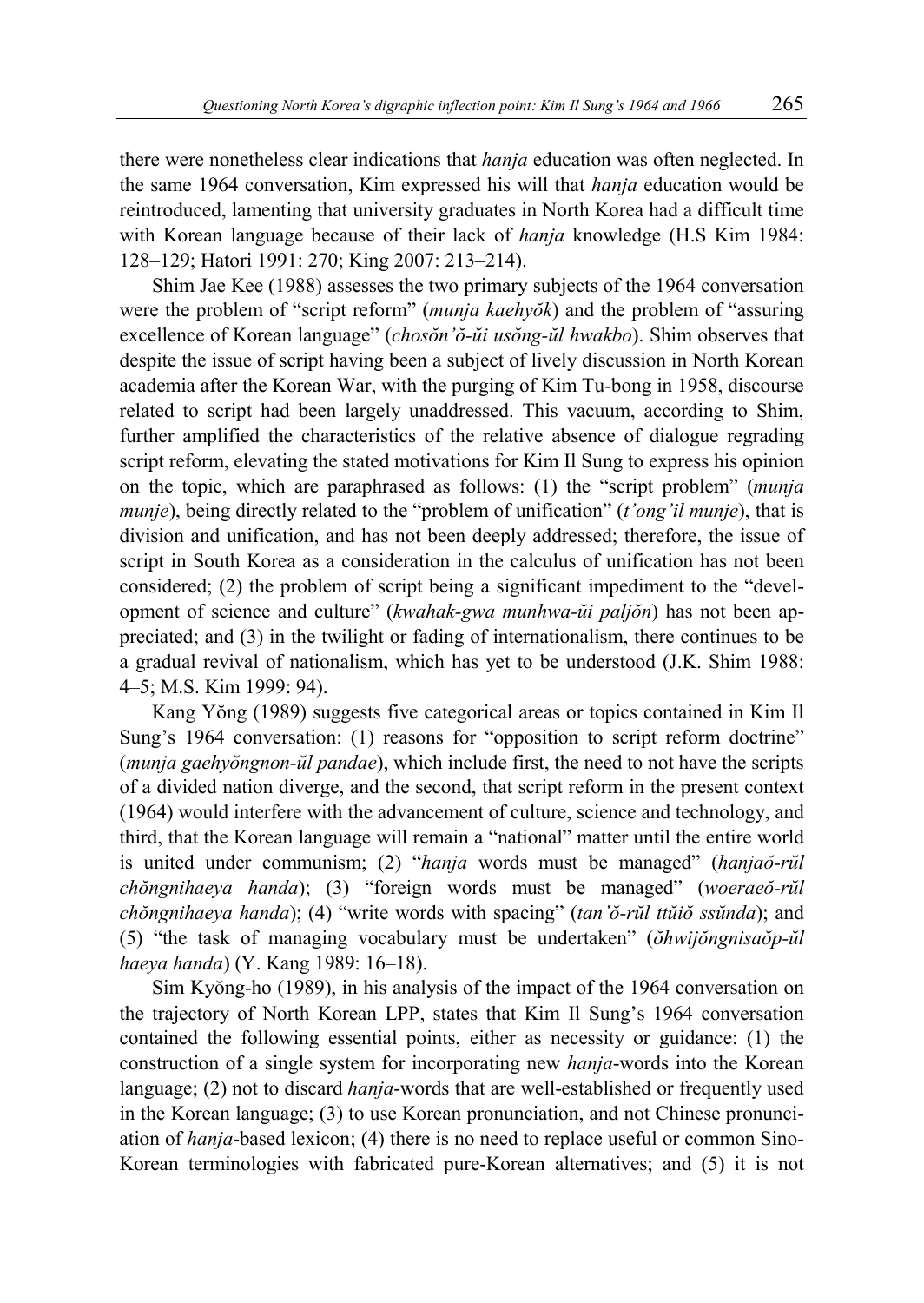necessary to use *hanja* in print media, and that *hanja* will be relegated to the education curriculum. Sim notes that the fifth and final point in the conversation signaled that North Korea's "basic position on the abolition of hanja" (*hanja p'yeji-ŭi kibon ipjang*) remained unchanged (K.H. Sim 1989: 197–198). William C. Hannas (1991) generally agrees with Sim Kyŏng-ho's characterization of the 1964 conversation, adding however, the importance of Kim Il Sung's mentioning the following: words should be spaced properly, including the arrangement or shape of words; local agencies need to be monitored and tightly controlled for correct use of words; the campaign to correct the use of language must be nationwide (Hannas 1991: 98).

For example, one such passage from the 1964 conversation "Some Problems Related to the Development of the Korean Language (3 January 1964)" (*Chosŏn'ŏ-rŭl paljŏnsik'igi wihan myŏtgaji munje*) (1964.1.3)) reads:

Now, as always, our spoken and written language serves as a powerful weapon in the development of the economy, culture, and science and technology of our country, in all fields of socialist construction. If we did not have a good spoken and written language, if we did not have our long history and cultural traditions which have been shaped and handed down through the medium of language, if our written language was not accepted by the entire people today and, accordingly, failed to help raise "the ideological consciousness and the technical and cultural level of the working people" (*kŭllojadŭr-ŭi sasangsik-gwa kisulmunhwasujun*) rapidly, then we would not be able to advance quickly in socialist construction in the saddle of *Chŏllima* (adapted from a North Korean English translation in I.S. Kim 1964, 1975: 388; 1964, 1968).

A reoccurring feature in North Korean political discourse, particularly since the invocation of the cultural revolution in the late 1950s, was the theme of morality, which increasing became injected into issue related to North Korean LPP, and is exemplified in the following passage from the 1964 conversation:

Our language is rich in expression and can express both complicated thoughts and subtle emotions: it can move people and bring them both to tears and laughter. Because our language is capable of expressing clearly the rules of etiquette, it is also useful in people's "communist moral upbringing" (*kongsanjuŭidodŏkgyoyang*) (I.S. Kim 1964, 1968, *Munhwaŏhaksŭp*, translated and cited in King 1997: 127)… The most important question that calls for our attention at present is that of the words borrowed from *hanja*, which have flooded our [Korean] language. Above all, we should have a correct attitude toward words adopted from *hanja*. Many words of Chinese origin that our ancestors used and then discarded are now being revived, and scores of new words are being coined by introducing *hanja* [words] at random. With "the development of science and technology and the progress of society" (*kwahak-gwa kisur-i paljŏnhago sahoe-ga chŏnjin*), our vocabulary must also be expanded. We must create a lot of new words. But we should make it a point to form these new words from our own root words (adapted from North Korean English translation in I.S. Kim 1964, 1975: 389).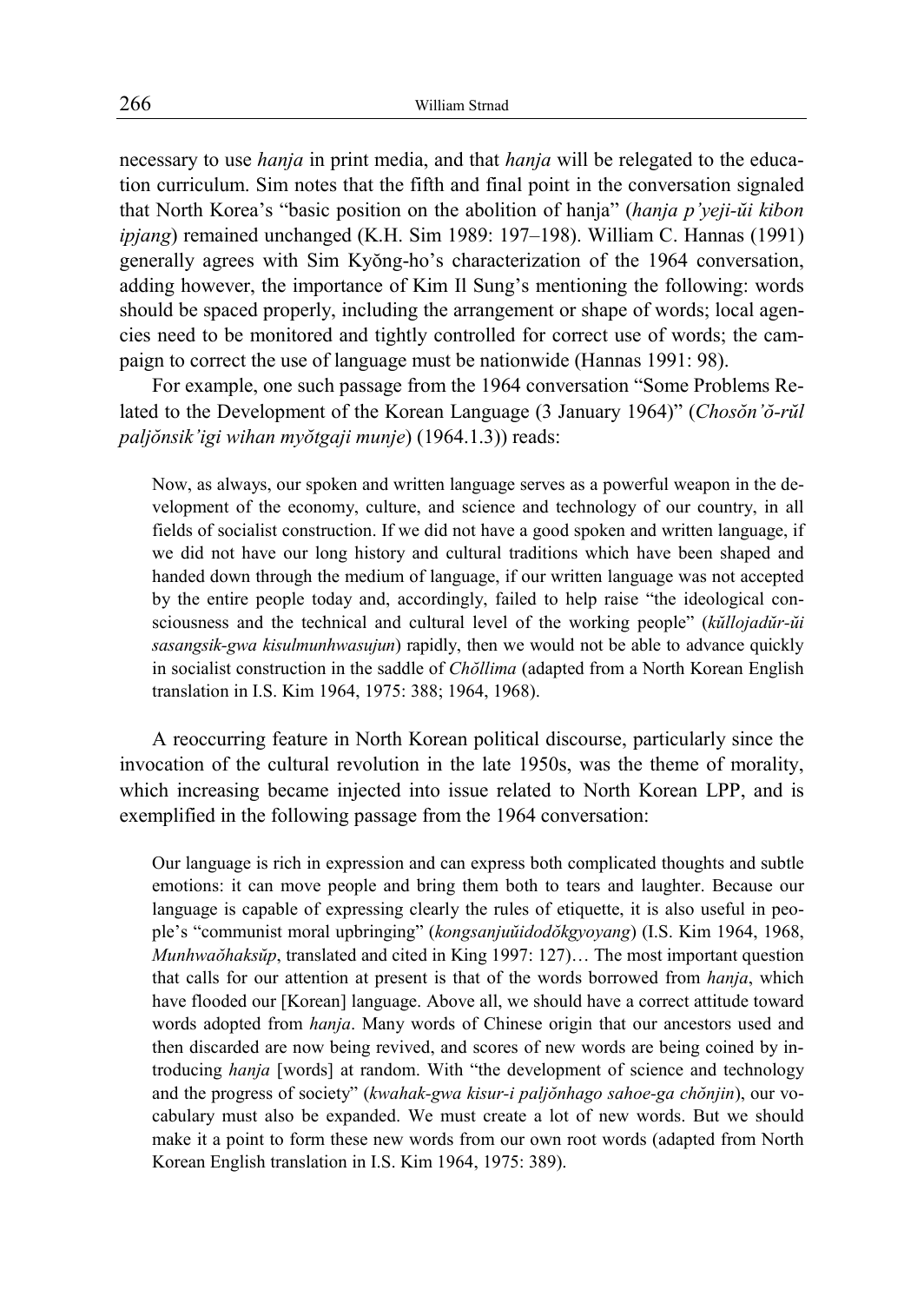This passage recapitulates the sequentiality of Korean history: the narrative structure moving from *hanja* or *hanmun*, with the warning of the revival of impurity. This reflected the complexity of modern Korean digraphia and the remnants of nationalist discourse from the time of the late nineteenth century and through the Japanese Occupation Period. Kim Il Sung suggests that Chinese lexical items are non-Korean in origin and based on hanja, while at the same time, expresses a willingness to retain *hanja*-words that have no acceptable equivalent, or for that matter, a determination to reject pure Korean words that lack the necessary nuance of meaning, or are simply awkward. This is the convoluted byproduct of the axis of argumentation related to modern Korean digraphia beyond the use of Chinese characters in print media and/or in education versus Korean script exclusivity.

One important theme brought up (again) in the 1964 conversation is the issue of *hanja*, where we find the clearly articulated the notion (also characteristic of South Korea, and different from attitudes in Japan) that *hanja* are "not ours":

The question of using *hanja* must be considered together with that of our country's reunification. Nobody can prophesy exactly when our country will be reunified, but it is a foregone conclusion that the Yankees will go under, and our country be reunified someday. And since *hanja* are still being used by the people in South Korea, along with our own letters, we cannot abandon them entirely. If we discarded *hanja* completely now, we would not be able to read the newspapers and magazine printed in South Korea. We should, therefore, continue to learn and use *hanja* for the present. However, this does not mean, of course, that we should use *hanja* in our newspapers. All our publications should be written in our own letters (adapted from North Korean English translation in I.S. Kim 1964, 1975: 394; 1964, 1968: 1–7, cited in Hatori 1991: 270).

The 1964 conversation resulted in a proliferation of scholarly articles written on the topic of *hanja* and *hanmun*, such as: Pak Hong-jun, who published an article on 11 February 1964, Kim Tong-ho (1964), Pak Ŭi-sŏng (1964), Chŏn Che-su (1964), Ri Kŭn-yŏng (1964), Kim Kŭm-sŏk (1964), Han Ch'ŏl-jun (1965), and Chŏng Sungi (1965). Kim Tong-ho's article in the July 1964 edition of the *Munhwaŏhaksŭp*, entitled "Experiences Gained from Guidance on Vocabulary and Sentences" (*Ŏhwi mit munjang chido-esŏ ŏdŭn kyŏnghŏm*), calls for a reinvigoration of *hanja* education, observing that students have substantial difficulties in understanding and correctly using "*hanja* vocabulary" (*hanjaŏhwi*) (T.H. Kim 1964: 14, cited in M.S. Kim, 2005: 105).

Kim Min-su's survey of the articles in *The People's Education Journal* (*Inmin'gyoyuk*), demonstrates the concerted transformation in the official policy of North Korean education following the 1964 talk. For example, Han Ch'ŏl-jun's article "A Few Ways to the Enhancement of Hanmun Ability" (*Hanmun sillyŏk chego-rŭl wihan myŏt kaji pangdo*), in the December 1965 edition of the journal, enumerates examples of confusion among students in terms of lexical usage of Sino-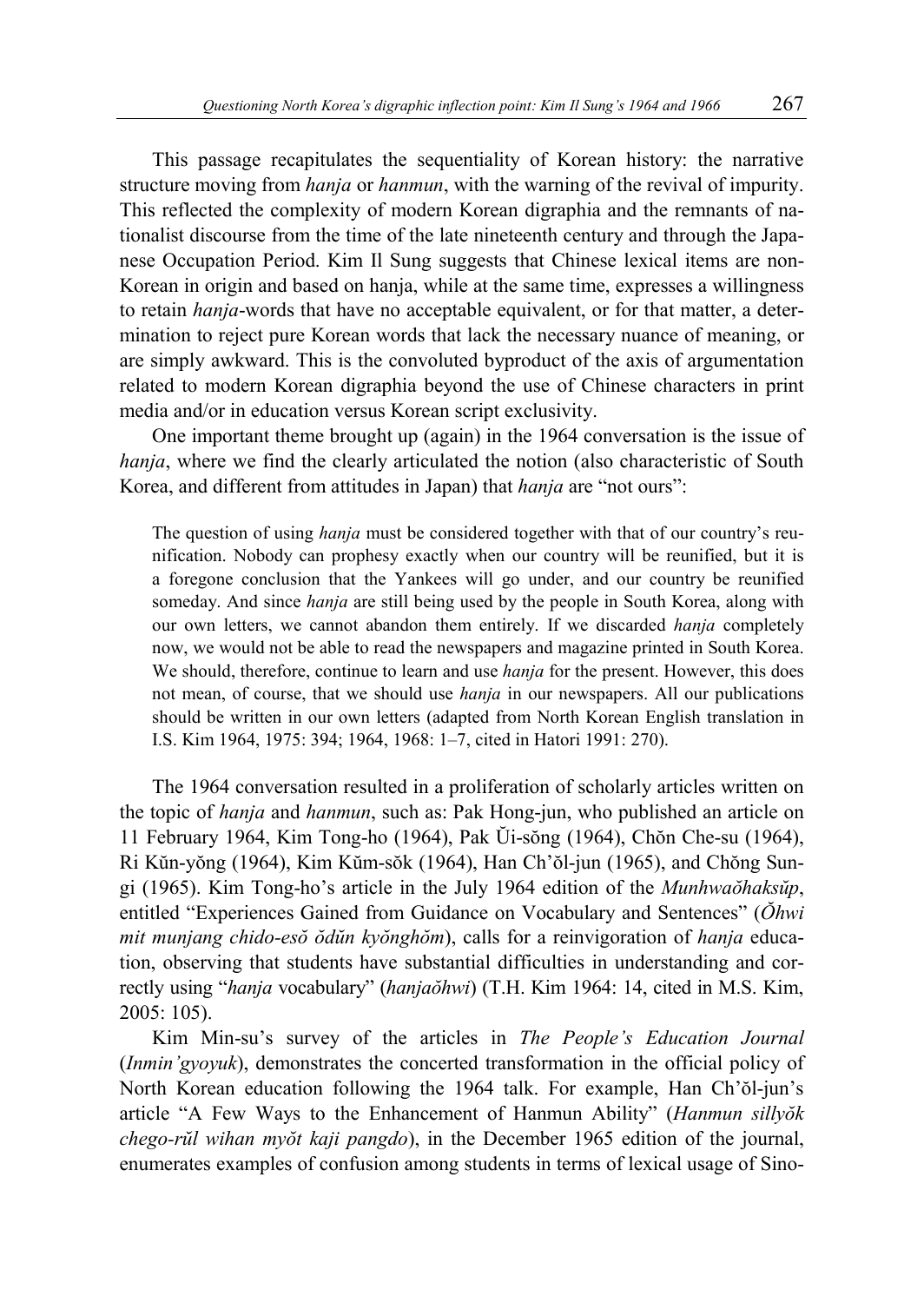Korean vocabulary concluding that strengthening *hanmun* (*hanja*) education is the answer (C.J. Han 1965: 29, cited in M.S. Kim 2005: 106). Ri Hyo-sŏp (1965), in an *Inmin'gyoyuk* article entitled "Points to be Noted in Hanmun Classes" (*Hanmun poksŭp su'ŏp-esŏ yuŭihal chŏm*), recommends the following practices for students in *hanmun* (*hanja*) education:

(1) reading practice and content study (write many sentences with hanja on the board; read and reinforce the content through question and answer exchanges); (2) writing the learned hanja (writing *chosŏn'gŭl* words into *hanja*, … including attention to the technique of writing; comparing similar hanja, etc.); (3) word construction; (4) writing a short composition; (5) writing antonyms; (6) finding *hanja* radicals; (7) comparing homonyms; (8) homework assignments (writing the new *hanja* at least twice, identifying the sound and meaning, writing *hanja*-based vocabulary words) (H.S. Ri 1965: 17, translated by author, cited in M.S. Kim 2005: 107).

Yi Yun-p'yo (1991) observes that articles published in *The Journal of Korean Language Studies* (*Chosŏn'ŏhak*), throughout the remainder of 1964 following the conversation with linguists in January, while reflecting a range of opinions, indicated a growing trend toward accommodating hanja words, especially for scientific and academic-technical use, with such linguists writing varied positions and approaches, such as Pak Hong-jun (February and November, 1964), Pak Chong-t'ae (February 1964), Pak Ŭi-sŏng (May and November, 1964), Chŏng Ryŏl-mo (May 1964), Chŏn Che-su (June 1964), Ri Kŭn-yŏng (July 1964), and Ri Man-gyu (September 1964). Pak Hong-jun in the February edition of the journal, recommends a balance in using "pure Korean language" (*koyu chosŏnmal*), to include "regional speech" (*pang'ŏn*) for ease of use, while retaining some *hanja* words and avoiding use of so-called "royal court *hanja* words" (*kungjŏngjŏk'in hanjamal*). In the same edition, Pak Chong-t'ae, asserts that the main task is finding pure Korean equivalents, the process must "ensure the ease of the stylistics" (*munch'e-ŭi p'yŏng'isŏng-ŭi pojang*) of the Korean language. These two positions reflect North Korean linguist and *hanja*  advocate Hong Ki-mun's long-standing approach to language purification. Pak Ŭi-sŏng in May reaffirms that "verbal language" (*kuduŏ*) has priority over a so-called "text- -based language" (*sŏsaŏ*). Chŏng Ryŏl-mo, also in the May edition, questions the impact of radical language purification by raising potential problems in questionanswer scenarios. In the July edition, Chŏn Che-su and Ri Kŭn-yŏng, and both Pak Hong-jun and Pak Ŭi-sŏng in the November edition all argue for selective *hanja* words for retention and conversion to pure-Korean equivalents. The articles written by Ri Kŭn-yŏng and Pak Hong-jun offer a glimpse at the complexity of the issue at hand. Ri Kŭn-yŏng, for example, suggests that the reason for not purging hanjabased vocabulary from Korean is because scholars' knowledge of "pure Korean language" (*koyu'ŏ*) is still insufficient. Pak Hong-jun points out the need for a phased approach to converting words to pure Korean equivalents because of the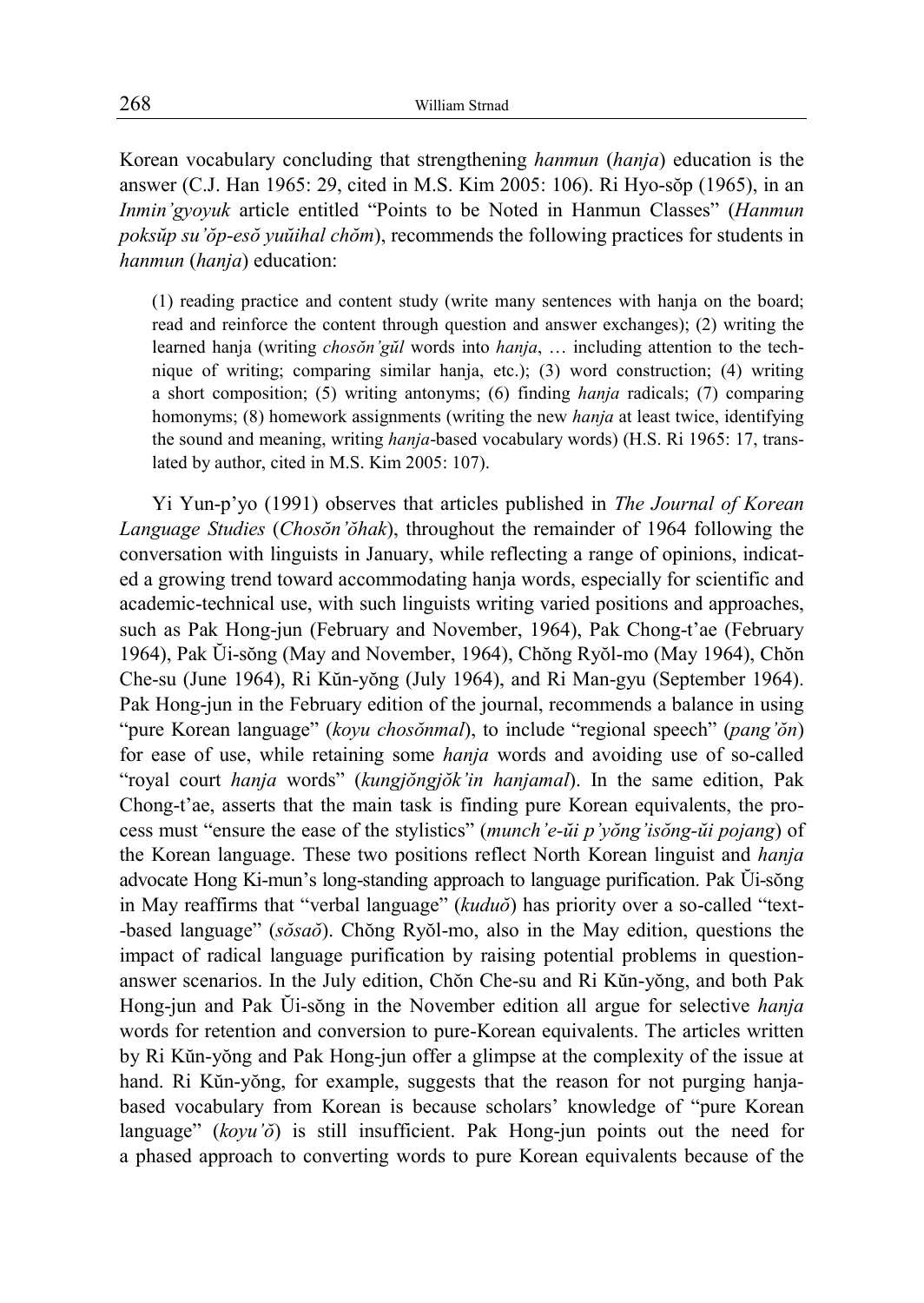inherent difficulty. Both Ri and Pak, however, stress that *hanja*-based vocabulary will eventually be purged, because *hanja* words have been part of a language "invasion" (*ch'imt'u*), or things having the "characteristics of invasion" (*ch'imt'usŏng*). Only Ri Man-gyu, writing in the September edition of the *Chosŏn'ŏhak*, remained strongly opposed to the retention of any Sino-Korean vocabulary (authors and works cited in Y.P. Yi 1991: 41–42). Ri Man-gyu, Pak Ŭi-sŏng and Kim Ryŏn-ch'ŏl, as former protegés of Kim Tu-bong, supported the call for script reform in the 1964 and 1966 conversations with linguists, though of the three, Ri was the most outspoken in his vigorous and unyielding opposition to the instruction of *hanja* and the retention of any *hanja*-words (S.I. Chang 1973: 34–35 and R. Ryu 1974: 25–27, both cited in M.S. Kim 1985: fn. 49, 137).

Yi Yun-p'yo (1991) comments that in a broad sense, the 1964 conversation with linguists was a culmination of the tract of language purification policy that was at the very heart of North Korean language policy. Particularly, during the period after the Korean War until the 1964 conversation, the central tension in North Korean LPP was the issue of language purification and therefore, the reconfiguration of *hanja*-words, terminologies that constituted the foundation of Korean academic language and specialized-technical or scientific language usage. This long-term evolutionary or developmental perspective is echoed in the analysis of Ko Yŏng-gŭn (1999). The 1964 conversation foreshadows the 1966 conversation's final politicization of North Korean LPP with the further assertion of Korean identity or Koreanness, in which the Korean language in the North would be "the true Korean language" (author's quotation marks for emphasis).

According to Ross King (1997; 2007), the 5 May 1966 conversation with linguists, "On Correctly Preserving the National Characteristics of the Korean Language" (*Chosŏn'ŏ-ŭi minjokjŏk t'ŭksŏng-ŭl olke sallyŏnagallde taehayŏ*) was concerned more with the question of "standard language" and the role of linguists in researching and establishing language norms. In this dialogue with assembled linguists, Kim Il Sung criticizes Seoul Korean, which had previously often been referred to as standard Korean, as being a poor model of speech for a developing socialist Korea, meaning North Korea. North Korean linguists have frequently vilified Seoul Korean as being the product of a feudal, bourgeois society and overcontaminated with foreign loanwords from Chinese, Japanese, and (more recently) English sources to the extent of becoming a mixed and impure language. The 1966 dialogue stresses the need to save the national character of Korean and develop it more. Kim calls for the recognition of a new standard Korean crafted by responsible, socialist experts and in tune with the language of the laboring masses. He reasons that such a more genuinely national and socialist language should be explicitly distinguished from Seoul Korean by being given a new name, thus the term "cultured language" (*munhwaŏ*) (King 1997: 127–128; K.S. Sŏ 1979: 113–126). Additionally, Kim Il Sung evidently desired to maintain cultural links with overseas Koreans and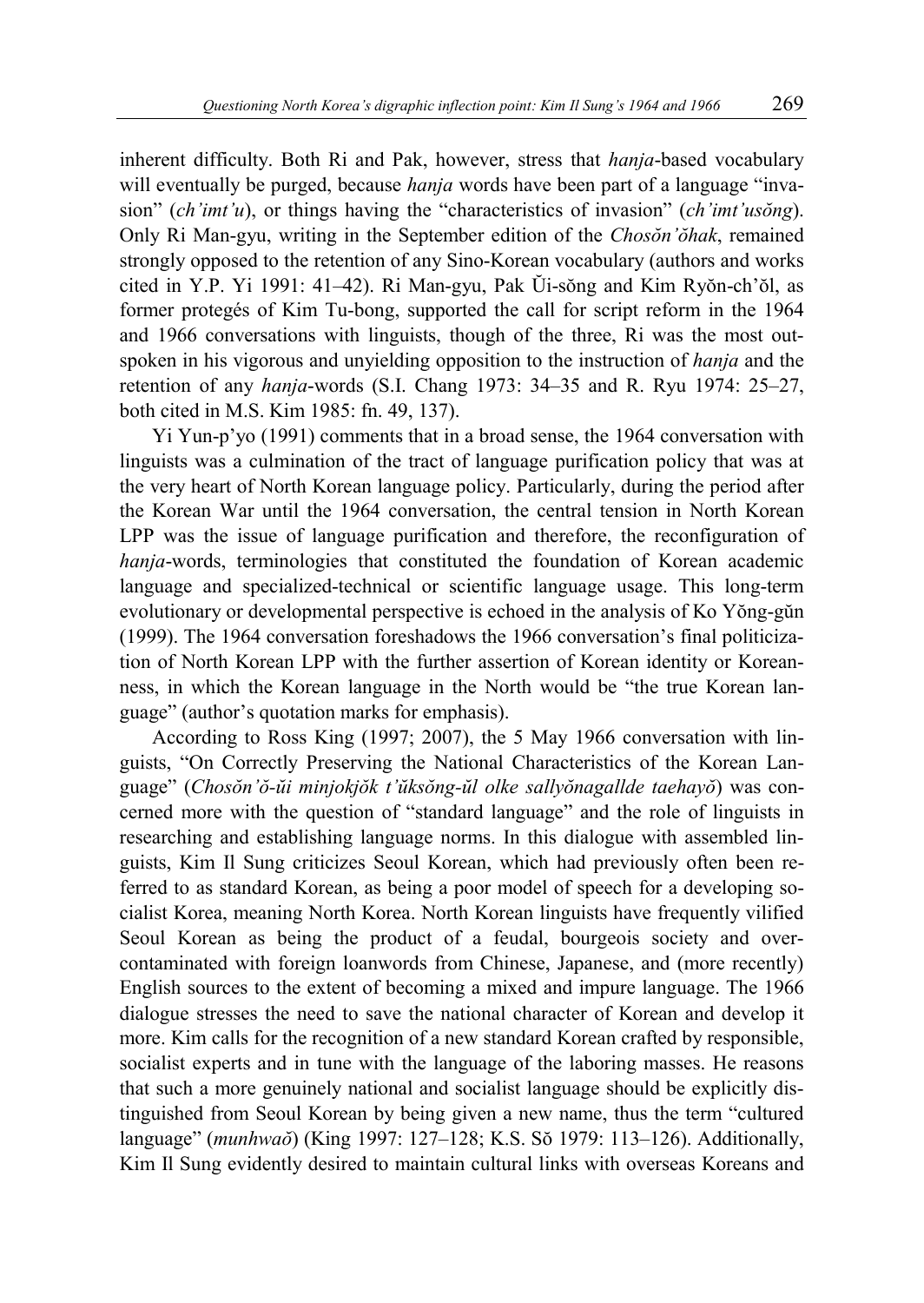reasons that having a "cultured language" is needed as an advantage in the competition for recognition and legitimacy among Koreans in the diaspora (King 2007: 213). The new proposed term, an entry in the 1973 *Korean Cultured Language Dictionary* (*Munhwaŏsajŏn*), is as follows:

The richly developed national language that is formed centering around the revolutionary capital [P'yŏngyang] under the leadership of the proletarian party that holds sovereignty during the socialism-construction period, and that all people hold as a standard, because it has been reformed revolutionarily and polished culturally to fit the proletariat's goals and lifestyle (*Munhwaŏsajŏn* 1973, adaptation of an English translation, cited in H.M. Sohn 1991: 99).

Kang Yŏng (1989: 11–12) points out that for the majority of South Korean linguists focused on North Korean language policy and its history, Kim Il Sung's 1966 conversation with linguists represents the transition from the "divided orthography period" (*chŏljebŏpgi*) (1954–1966), based on morphological principles rather than phonetic/phonological principles to the "prescriptive period" (*kyubŏpjipgi*) (1966 to the present). The year 1966 also is referred to as the beginning of the "cultured language period" (*munhwa-ŏ'gi*), or alternatively, referred to as the "cultured language era" (*munhwa-ŏsidae*) (*Tong'ilsinmun*, 16 November 2018). These appellations, based on Kim Il Sung's proposed the term "cultured language" (*munhwa-ŏ*), suggest denotative guidelines based on principles of nativization and the P'yŏngyang dialect as the "standard pronunciation" (C.W. Kim 1978a: 166; Kumatani 1990: 87). Kim Hee-sook (1984: 132) specifies the importance of the 1966 conversation based on a different wording of the details such as the standardization of phonological elements, rules of word formation, more pure Korean terms, reinforcement of simplification in the decomposing and arranging *chosŏn'gŭl* predicated upon Chu Si-gyŏng's earlier scholarship, all of which resulted in the ultimate establishment of a 5,000 to 6,000 "common word" (*bot'ong'ŏn'ŏ*) vocabulary.

Sim Kyŏng-ho (1989) and Kumatani Akiyasu (1990) both observe that the significance of the 1966 conversation with linguists is that North Korean LPP increasingly began to embrace politicized and nationalistic rhetoric, increasingly becoming associated with the "self-reliance ideology" (*chuch'esasang*). Additionally, Sim makes the three following points: (1) the 1966 conversation with its emphasis on creating new pure Korean terminologies marks the starting point of accelerating heterogenietization between the languages of North and South Korea; (2) the centering on the P'yŏngyang dialect as the standard is placed in the context of the contestation over legitimacy with South Korea, imply that the Korean language of the South was "a mongrel language ridden with foreign terms and *hanja*-words" (*waeraeŏ-wa hanjaŏ-ga nanmuha'nŭn chapt'angmal*); and that (3) the 1966 conversation was a continuation of two of the primary subjects of the 1964 conversation, specifically the problem of "script reform" (*munja kaehyŏk*) and the problem of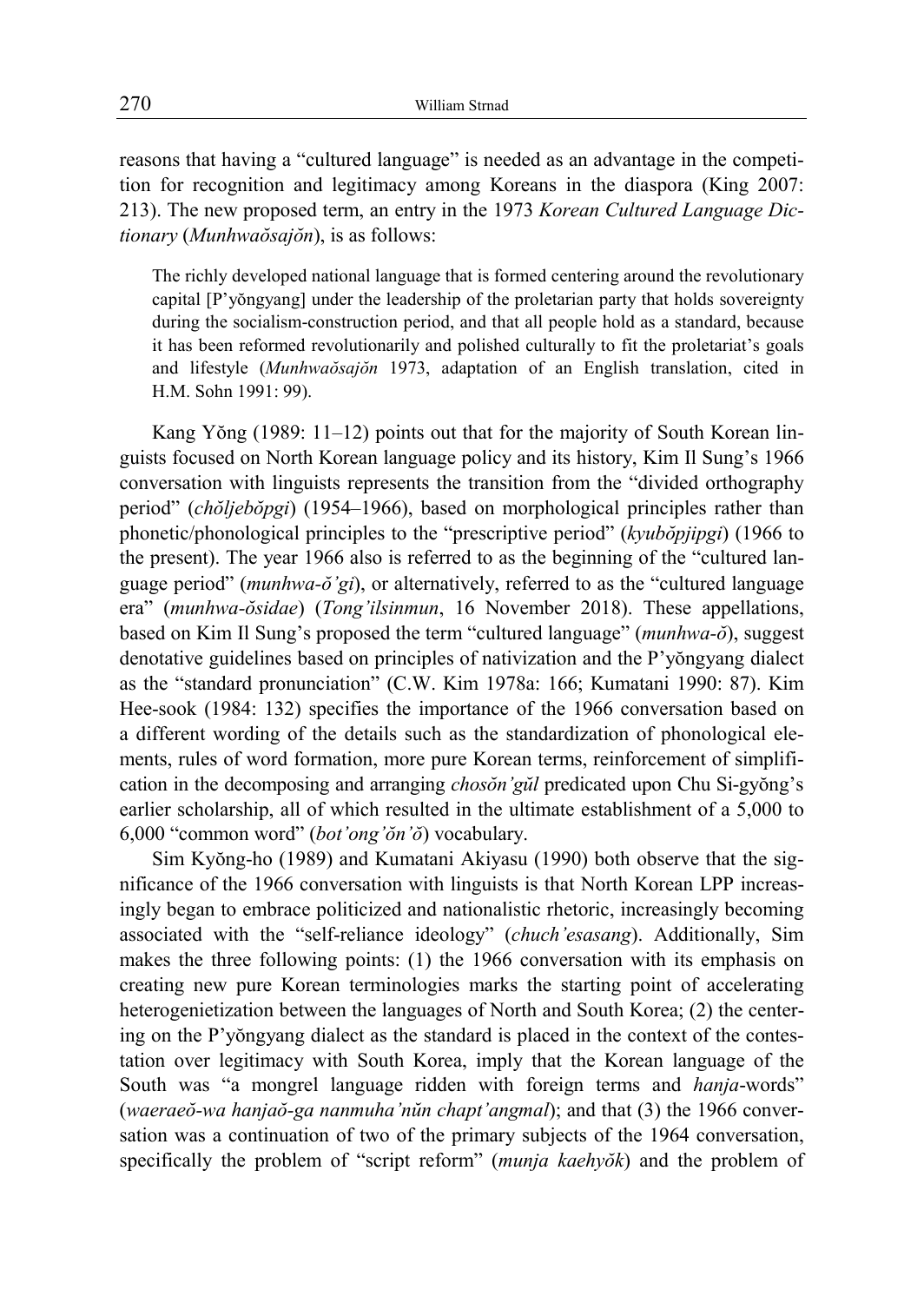"assuring the superiority of the Korean language" (*chosŏn'ŏ-ŭi usŏng-ŭl hwakbo*) (M.S. Kim 1999: 94).

Kumatani states that because the 1966 conversation coincided with the advent of the active use of Kim Il Sung's ideas of *chuch'esasang*, North Korean language policy became enshrined as part of "North Korea's peculiar brand of socialist autonomy and self-reliance in all national matters, to include its "unitary ideology" (*yuil sasang*)" synonymous "with the idea of the uniqueness of the Korean race and culture", both of which became activated and highly important after 1967 (Kumatani 1990: 90). Kumatani adds that the "cultured language" while being largely based on P'yŏngyang speech, that is, the center of the revolution and of the North Korean government, is new speech but to a lesser degree, and more the idiolect of Kim Il Sung (Ibid.: 105–106), who increasingly embodied the struggle for liberation with a growing role of his guerrilla activities in the altering North Korean historical narrative, and seemingly congruent with his growing personal autocracy during the 1960s.

Shim Jae Kee (1988: 5), while asserting that the 1966 conversation is a continuation of the one held in 1964, underscores the 1966 dialogue as a significant demarcation, in that North Korean LPP assumed its characteristic politicized and highly nationalistic character after Kim Il Sung's 1966 conversation. Shim further characterizes the 1966 conversation as having signified the politicization of the written and spoken Korean language in the North, assessing that by the late-1960s, the "Vocabulary Refinement Movement" (*maldadŭm undong*), carried an array of connotative political meanings in North Korea beyond "nativization of *hanja* words" (*t'och'akhwahan hanja'mal*); the two dialogues established *chosŏn'gŭl* "superiority" (*ususŏng*) in the North that had been reinforced since the late 1940s with the abolishment of *hanja*. In this process of continued nativization, a byproduct of operationalized and ideology-focused process, the North replaced many Japanese loanwords and Sino-Korean terms with newly coined native words. As a consequence decades after the 1964 and 1966 conversations, the North Korean government would ultimately solve the "homophone problem" that exists in Sino-Korean terms by deleting certain words with similar sounds from their lexicon (I.S. Lee and Ramsey 2000: 309–310).

Kim Il Sung's 1966 conversation with linguists exhibits parallels with Kim's speech to the Third Congress of the Korean Workers's Party on 23 April 1956, in that it too structurally recapitulates, in narrative form, portions of the Northern version of the historical struggle of the Korean language against "foreign language incursions" (author's use of quotation marks for emphasis), as follows:

During the feudal Yi dynasty "flunkeyism" (*sadaejuŭi*) towards China prevailed and a wide range of its vocabulary was imported. As a result, even now our people use a large vocabulary borrowed from *hanja* … Following the seizure of our country by the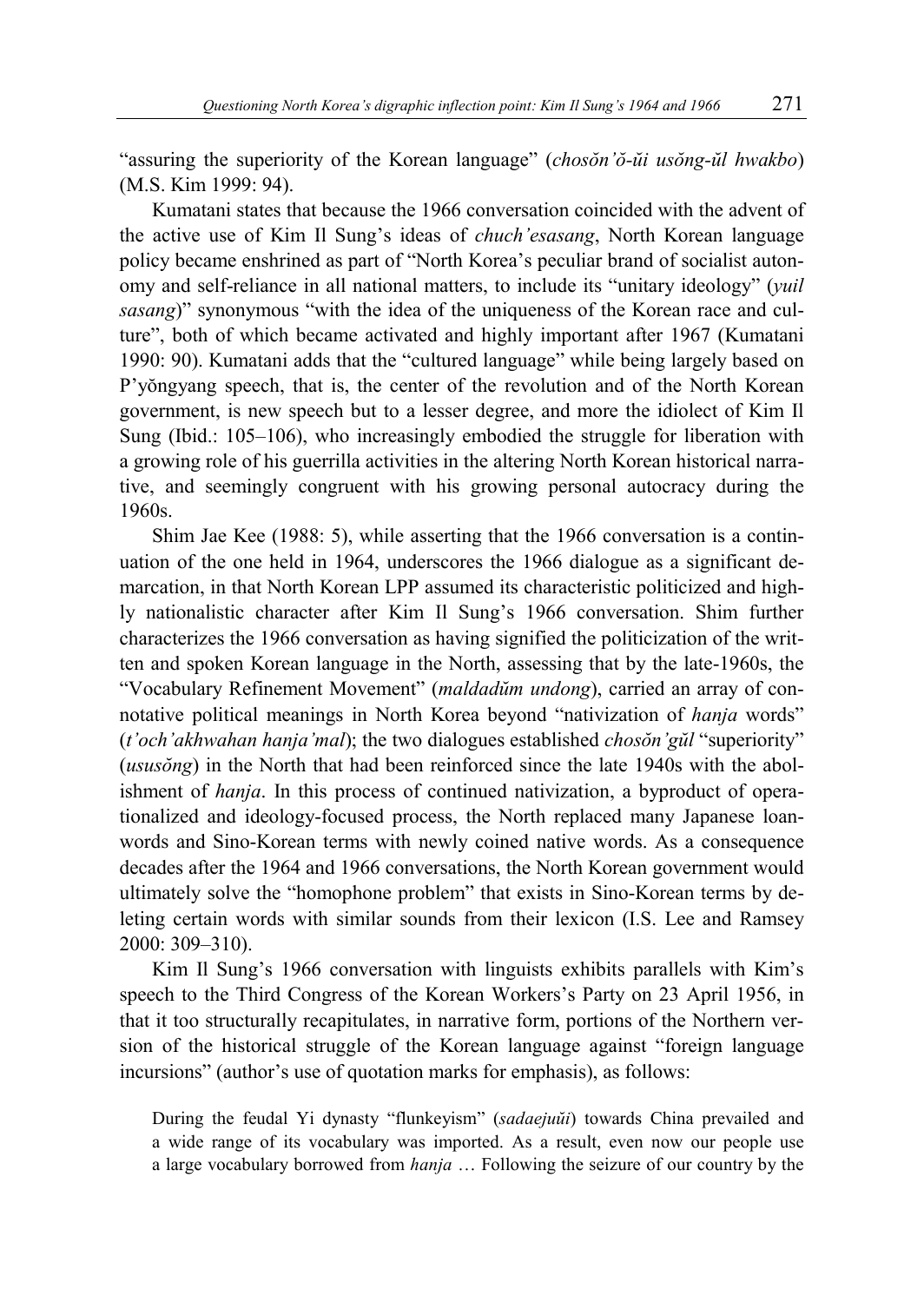Japanese imperialists in the past, our language was also adulterated extensively by Japanese words. That is why our present-day vocabulary contains a considerable number of Japanese-style words … After liberation Russian words came to adulterate our language, which we checked (adapted from North Korean English translation in I.S. Kim 1966, 1975: 511–512).

Kim Il Sung chronologically narrates over five centuries of Korean history through the influences of foreign nations on the Korean language, suggesting that vestiges yet remain, and therefore the process of purification is essential for authenticity and preservation of Korean national identity. Continuing, Kim asserts that the South Korean language, both in print media and in speech, was "bastardized" with Sino-Korean, Japanese and English vocabulary:

We, the communists, must preserve the national characteristics of our language and develop them further. No Korean with a national conscience, even if not a communist, will be happy to see the national characteristics of our language die away. Except for the landlords, comprador capitalists, and reactionary bureaucrats, the masses of the people in South Korea, the overwhelming majority of the population, are patriotic-minded people who love our nation and our fatherland. So I believe they all hope for the development of our national language (adapted from North Korean English translation in I.S. Kim 1964, 1975: 513–514)… We should preserve and develop the "national language characteristics" (*minjok'ŏŭi t'ŭksŏng*) with P'yŏngyang as the center and the speech of P'yŏngyang as the standard, because P'yŏngyang is the capital city and cradle of the revolution … and the term "standard language" (*p'yojun'ŏ*) must be replaced with another. The term standard language may be incorrectly interpreted as meaning the Seoul dialect as the standard. Thus, there is no need to use it. It is proper that the language we who are the builders of socialism have developed based on the speech of P'yŏngyang, the revolutionary capital city, be given a name other than standard language … the term "cultured language" (*munhwaŏ*) (adapted from North Korean English translation in I.S. Kim 1966, 1975: 518–519, and fused with portions of the translation in King 1997: 128).

Kim Il Sung in the last portion of the 1966 conversation renders guidance specific to Korean script and North Korean LPP, particular relative to translations and education, that would remain part of the central themes of the trajectory of North Korean LPP related to Korean digraphia:

"Ancient books" (*kojŏn*) must be translated by those who are well versed in *hanmun*. It will do well to open a Korean classics course of study at Kim Il Sung University and admit scores of clever students to teach *hanmun*, and [classical] literature, too. If four years of school studies is short, it may be extended to six years… While we restrict the use of words borrowed from *hanja* as far as possible, we must introduce to student necessary hanja and teach them how to read and write them. Quite a few of them appear in South Korean publications and old documents. If we are to enable people to read them, it is necessary for them to know a certain number of *hanja*… Even though we teach stu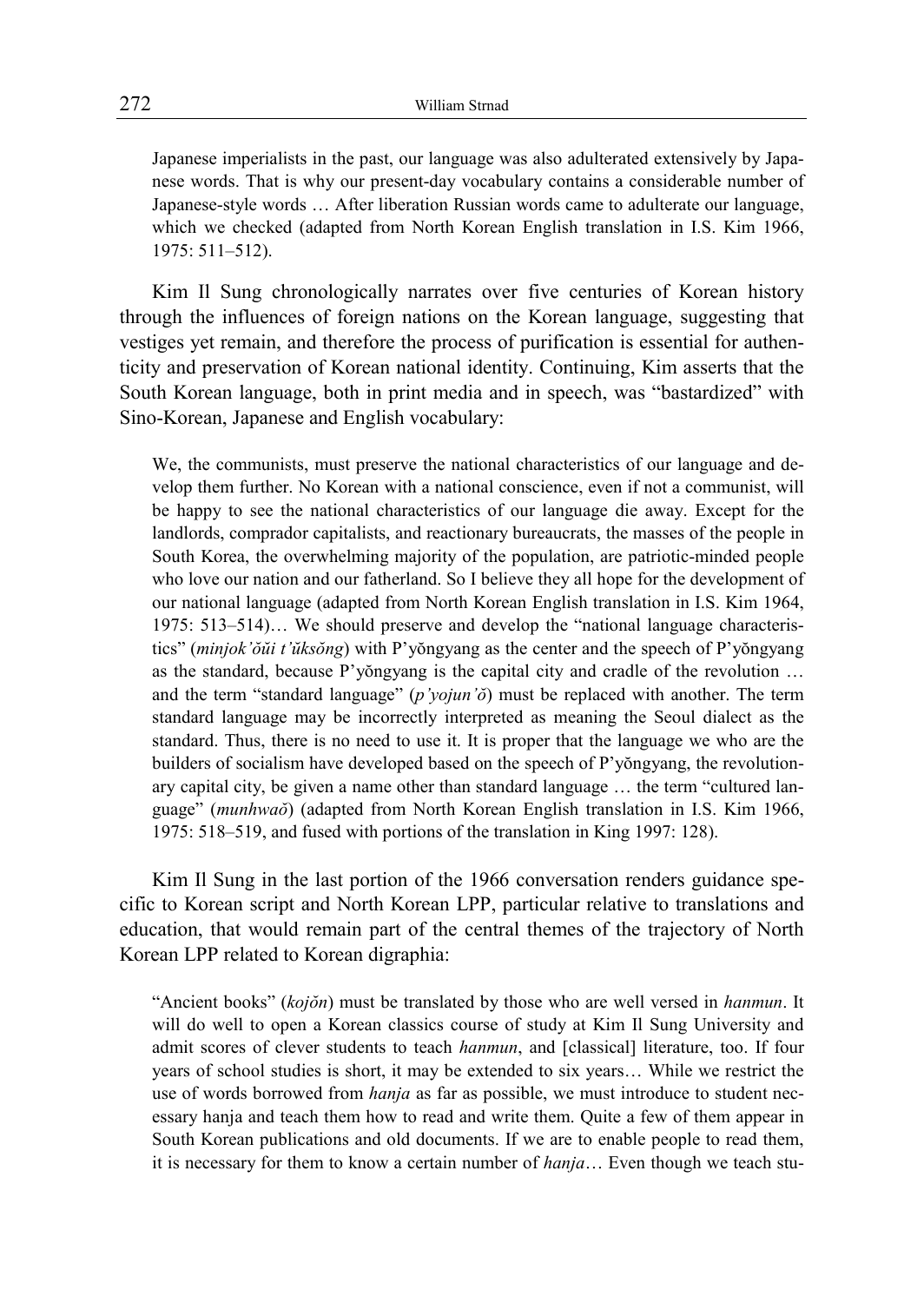dents *hanja*, none of these *hanja* should be allowed to appear in school textbooks in any form. If textbooks contain *hanja*, they will look like South Korean ones. If we cannot dispense with them just as the Japanese who need to use them together with their own scripts that will be another matter. But, if not so, there is no need to use *hanja* in school textbooks (adapted from North Korean English translation in I.S. Kim 1966, 1975: 524–525; 1966, 1969: 1–9, cited in M.S. Kim 1985; M.S. Kim 1999; Hatori 1991; and King 1997).

#### **3. Reconsidering the 1964 and 1966 conversations with linguists**

The 1964 and 1966 conversations with linguists, however, while altering the trajectory of North Korean LPP for generations, was not a substantive inflection point for present day North Korean digraphia; it was rather a symbolic underscoring of what had been in progress. Despite the official pronouncements of Korean script exclusivity, *hanja* had not disappeared from the North's LPP in the post-Korean War years during the 1950s. Hŏ Tong-ch'an points to the publication of *hanja* (*hanmun*) textbooks used for education in by Koreans in Japan during the 1950s and 1960s (T.C. Hŏ 1987; 1990, cited in Hatori 1991: 247). Hŏ confirms the continued publication of educational materials by North Korea in Japan, albeit for Korean residents in Japan. The materials in question contained much "mixed-script" (*kukhanmun honyongch'e*), for the following levels and years: elementary level middle school, first year (1955, 1956); advanced middle school, first year (1956, 1960); advanced middle school, second year (1956, 1960); advanced middle school, third year (1959, 1960). Yi Yun-p'yo (1989: 376) expresses skepticism of the notion that these textbooks being printed in Japan, and using elements of the Japanese language, would have been used in North Korea.

Although *hanja* had been abolished from print media and all official texts in 1949, North Korean linguist Chŏng Chi-dong (1956: 81–89) observes that *hanja*  education was being conducted in the years following the signing of the armistice in 1953. Chŏng lists three applications, which were deviations from *chosŏn'gŭl* exclusively: (1) deciphering ancient texts; (2) understanding the origins and roots of Sino-Korean words used in the national language; and (3) the advantage of studying Chinese culture. Chŏng, in this article entitled "Reform of the Korean Language Script" (*Chosŏn'ŏ munja kaehyŏk*), in the December 1956 edition (No. 6) of *The Journal of Korean Language and Literature* (*Chosŏn ŏ'mun*), writes that elementary and middle school students were supposed to be taught 600 characters, and high school students were to be taught an additional 1,200 characters, with an ultimate goal of 2,400 characters for university students (C.D. Chŏng 1956; also cited in M.S. Kim 1999: 104). Even after 1956, when the People's Republic of China adopted "simplified Chinese characters" (*kanch'eja*), North Korean schools continued to teach "traditional Chinese characters" (*chŏngja*), as it has done until to the present (Kuiwon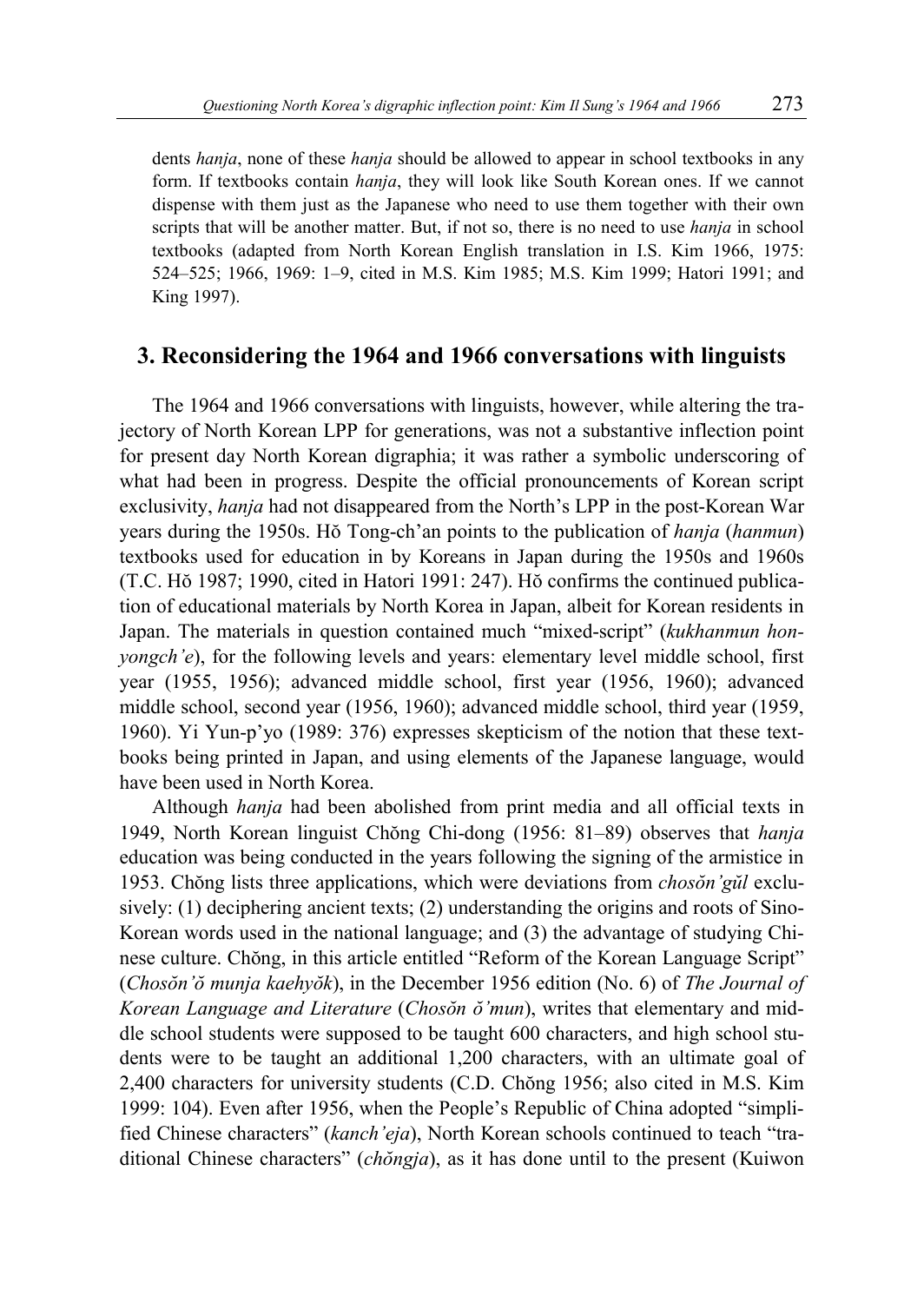2014). Ko Yŏng-gŭn (1999: 243), while not addressing the observations of Hŏ Tong-ch'an's deductions, opines that the analysis advanced by Hatori (1991) is sound, and suggests that it was not the polemics of pro-*hanja* North Korean scholars such as Pak Sang-jun that were the causal explanation for *hanja* being reinstated into curriculum of North Korean schools; Ko argues that the return of *hanja* appears to have been a spontaneous "resurrection" (*puhwal*) at each level of primary and secondary education after cessation of hostilities in 1953, perhaps as a matter of local communities simply implementing elements of education known to them from the period before the Korean War, amid the dislocation and destruction that was ubiquitous in the North after the war.

North Korea compiled and published its own *Hanmun Textbook* (*Hanmun kyogwasŏ*) in August 1959, which was designed to instruct students in grades five and six, that is "advanced middle school" (*kogŭpjunghakkyo*) (M.S. Kim 1985: 86; Hannas 1997: 67). Specifically, the textbook in question was formulated for introducing students to *hanja*-based (Sino-Korean) vocabulary in mixed script sentences. However, in October 1959, there was a sudden reorganization of the entirety of North Korean primary and middle school education system, which entailed the replacement of a two-year advanced middle school with a three-year "middle school" (*chunghakkyo*). As a consequence, the use of the textbook was suspended (K.H. Sim 1989: 197; M.S. Kim 1985: 86), although some 20,000 drafts of the textbook had been printed (T.I. Chu 2000: 472).

Politically, the 1949 official elimination of *hanja* in North expanded literacy among the population for indoctrination and modernization, while solidifying his political power base among the new political cadre. During the 1950s, noted linguist and Chairman of the Presidium of the Supreme Peopleʾs Assembly since 1948, Kim Tu-bong, a member of the Yen'an faction, who being a scholar well-educated in "classical Chinese" (*hanmun*), was nonetheless an ardent champion of *chosŏn'gŭl* exclusivity as an assertion of nationalist identity based on the language nationalism of Chu Si-gyŏng, as part of what Yi Chun-sik (2008) refers to this group of North Korean scholars as the "Correct Sounds Faction" (*Chŏng'ŭmp'a*), reflecting the dominant term used in contemporary South Korean political discourse related to issue of script (P.G. Yi 2014: fn. 13, 18). The February and March 1958 purging of the Kim Tu-bong faction set the stage for the control and direction of language policy in North Korea. Historians refer to this as a movement from the "Era of Spelling" (*Ch'ŏljabŏpsidae*), a reference to Kim Tu-bong's emphasis on rules of standardized spelling for *chosŏngŭl*, to control of national language policy by Kim Il Sung, as early as 1960 (Y. Kang 1989: 14).

The purging of Kim Tu-bong opened a possible role of Hong Ki-mun and Hong Myŏng-hŭi in North Korea's LPP continuity toward official sanctioning of *hanja* education. Kim Il Sung had close connections with linguist Hong Ki-mun, and his father, Hong Myŏng-hŭi (1888–1968), who served as Deputy Prime Minister during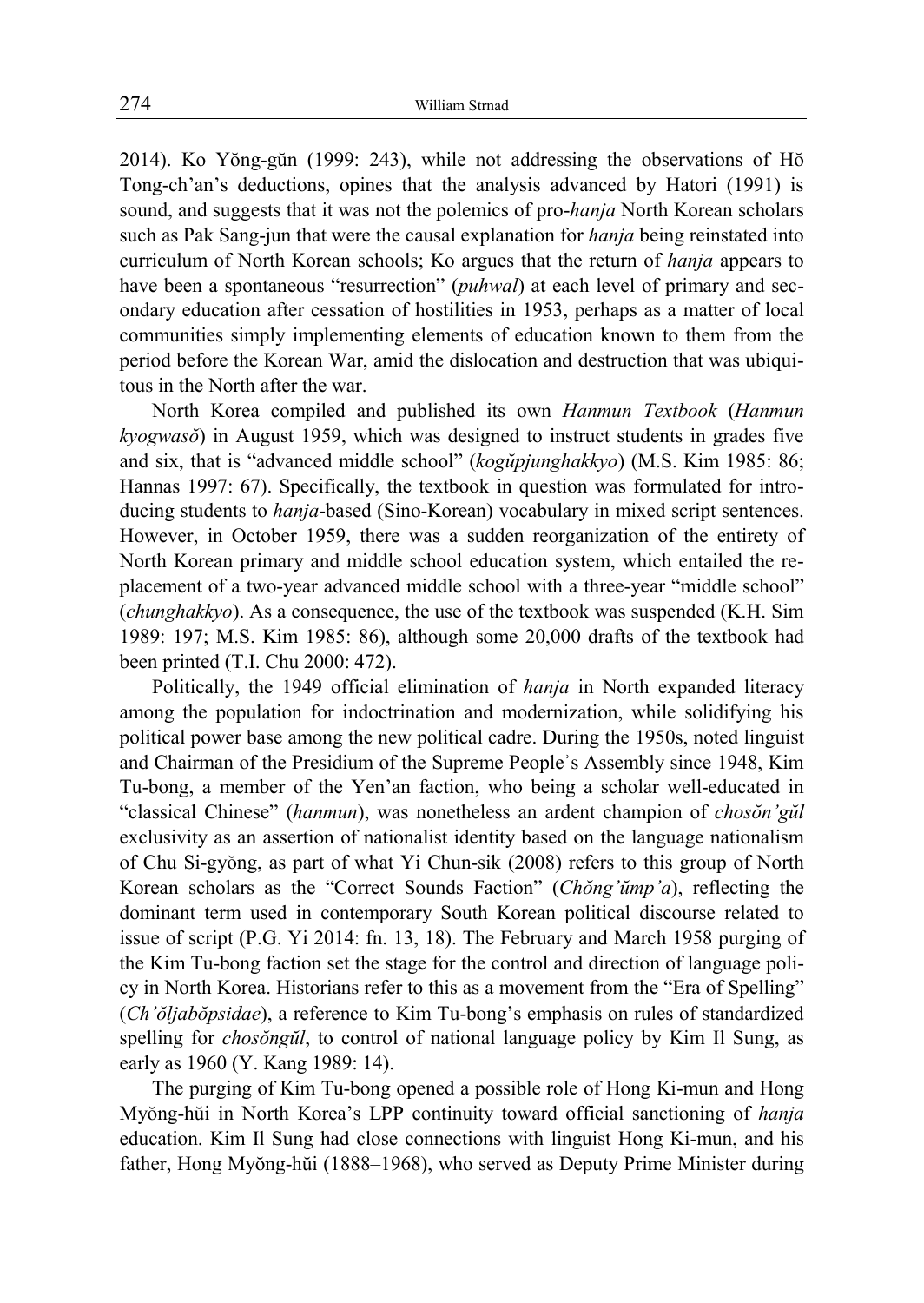the 1950s and 1960s. Hong Myŏng-hŭi's middle daughter, was the secretary to Kim Il Sung's wife, Kim Song-ae, during this period. Both the father and son were staunch proponents of retaining Sino-Korean vocabulary and structures. Hong Ki-mun was promoted to Full Professor at Kim Il Sung University in 1954 and was made the Director of the Institute of Science and Linguistics in 1957. The younger Hong's precipitous rise is made more intriguing by his father's erudition that encompassed writing *hanmun*, commentaries, scholarship and writing poetry. The father and son's close interactions with Kim Il Sung may have influenced Kim Il Sung's ultimate decision to publicly endorse *hanja* education during the conversations with linguists (U.S. Cho 2018).

Economics and security are likely were part of the calculus leading to the establishment of functional (limited) digraphia in the North. The first half of the 1960s, when Kim Il Sung first instructed *hanja* instruction, was when North Korea had turned its attention to potential trade expansion with Japan and China, in order to promote "joint-ventures" or "foreign-enterprise joint ventures". The acquisition of *hanja* was advantageous to the North, as P'yŏngyang would be in a better position to obtain much needed capital from Koreans in the diaspora in Japan, and from enterprises in Southeast Asian Chinese communities (P.J. Kim 2012).

P'yŏngyang's continued funding to the pro-North "General Association of Korean Residents in Japan" (J. *Chōsen Sōren*, K. *Chosŏn Ch'ongnyŏn*), especially for the creation of *hanja* study materials and textbooks was the desire to maintain cultural links were in no small measure related to the "Korean residents of Japan" (J. *Zainichi*), who were a source of financial support to North Korea amid the legitimacy struggle between the two Koreas, particularly through the pro-North organization (Shipper 2010: 59–60). In January 1958, the United States deployed its first nuclear weapons system with approximately 150 warheads, with more nuclear missile systems and nuclear bombs for fighters arriving in March of the same year (Kristensen and Norris 2017: 349–350). The security environment and its perceived growing threat was fueled by the withdrawal of Chinese forces in October 1958. Kim Il Sung perhaps reasoned that in addition to value of cultural links of ethnic Koreans in Japan, overseas Chinese populations, and a continued security relationship with China being considered by the North Koreans as a guarantor of North Korean security.

The two dominant discourses in North Korean language reform during the 1950s and the first half of the 1960s was "language purification" (*ŏn'ŏsunjŏng*), and the "management of *hanja* words" (*hanjaŏ chŏngni*), with a third corollary discourse among North Korean scholars coming at the beginning after the second half of the 1950s and into the 1960s regarding "academic language and specialized-technical language usage" (*haksulyong'ŏ mit chŏnmun-kisul yong'ŏ*) (Ibid.: 250). These issues had been central in the discussions of Korean linguists during the Japanese occupation period. The language environment of the North, however, was further made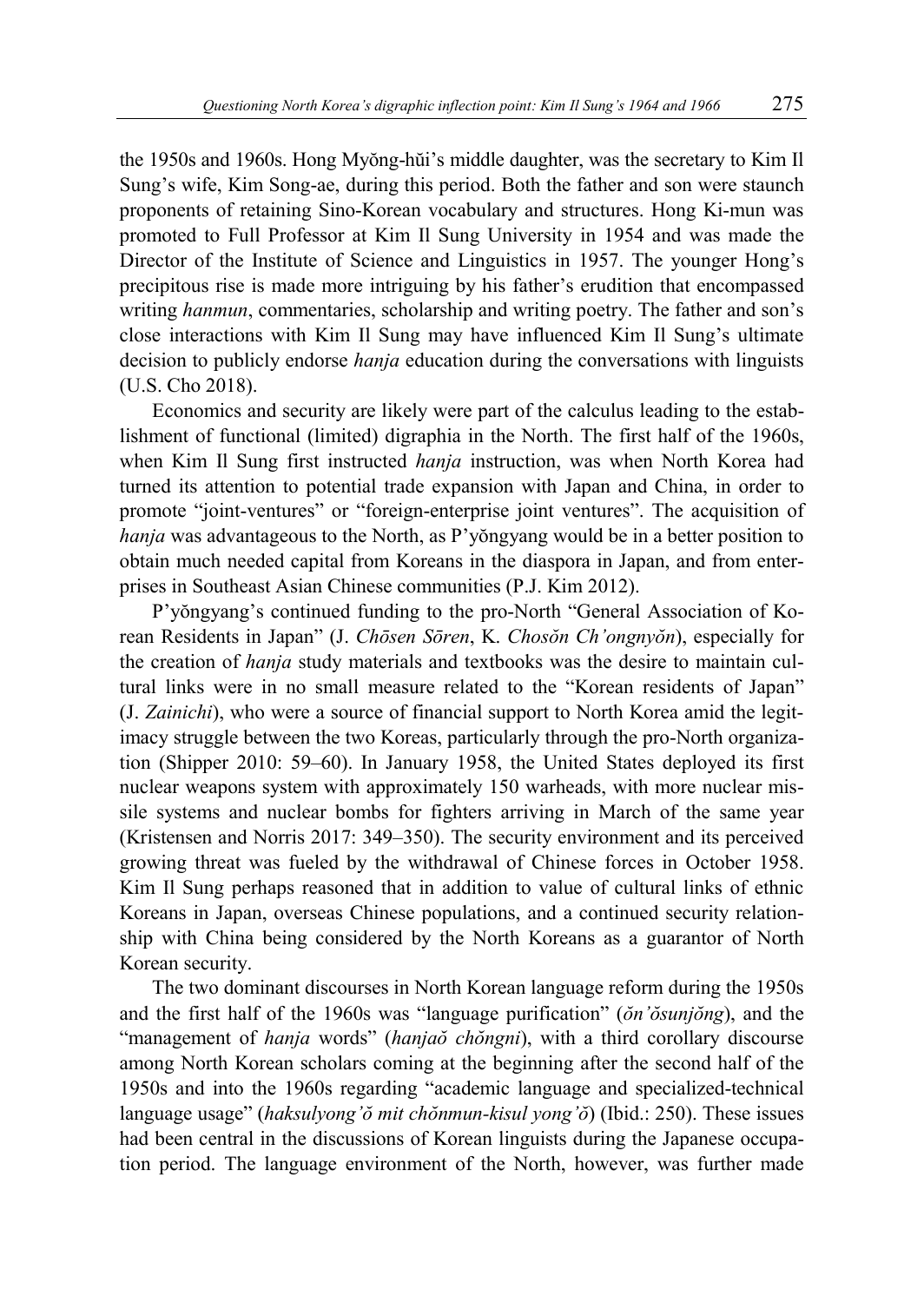more complex by the "resurrection of *hanja* education" (*hanjagyoyuk puhwal*) in the years following the end of the Korean War (T.C. Hŏ 1987; 1990, cited in Hatori 1991). Ko Yŏng-gŭn (1999: 247–248) makes a similar observation of the relationship between "managing *hanja* words" (*hanjaŏ chŏngni*) and "academic usage, and specialized-technical usage" (*haksulyong'ŏ mit chŏnmun'yong'ŏ-kisulyong'ŏ*). Consequently, these two issues necessitated scholarly debate concerning *hanja*, a seeming contradiction given North Korea's abolition of *hanja* and declaration of *chosŏn'gŭl* exclusivity in 1949, but nonetheless deemed necessary because of the impact of attempts at purification of the Korean language. Scholars addressing this debate were as follows: Hong Ki-mun (1956, 1961, 1962), Ch'oe Hyŏn (1956), Pak Chunyŏng (1957), Ryu Ryŏl (1958, 1960, 1960), Chŏng Ryŏl-mo (1960), Chang Changmyŏng (1960, 1961), and Paek Ye (1962) (S.O. Lee 1992: 604; Y.P. Yi 1991: 38–40).

Hong Ki-mun, for example, wrote an article appearing in a 1956 (Vol. 1, No. 2) edition of *The Journal of Korean Language and Literature* (*Chosŏn'ŏ'mun*), entitled, "The Relationship between Pure Korean and Sino-Korean Vocabulary in the Structure of Basic Vocabulary and Lexicon of the Korean Language" (*Chosŏn'ŏ-ŭi kibon'ŏhwi-wa ŏwi'gusŏng-esŏ koyuŏhwi-wa hanjaŏwi-ga kaji'nŭn kwangye*), in which he suggests a foundation for managing *hanja* terminologies. Ch'oe Hyŏn, wrote seven articles in the same journal commencing with the 1956 (Vol. 1, No. 4) edition. Ch'oe advocates a methodology for converting Sino-Korean terms into pure Korean equivalents, observing that the then current Korean language publications in the North, though written exclusively in *chosŏn'gŭl*, are like before, when "suffixes using Korean letters were added to the end of *hanmun*" (*t'o*), which indicated syntactical relationships. Ch'oe reasons that this analogy is proper because the Korean language is still using numerous Sino-Korean terminologies. Additionally, Ch'oe proposes the use of the term "realizing the purification of language" (*ŏn'ŏjŏnghwasil*) in lieu of "national language purification" (*kuk'ŏsunhwa*); *ŏn'ŏjŏnghwa* became the most common term thereafter (works and authors cited in and S.O. Lee 1992: 604; Y.P. Yi 1991: 38–40; and S.H. Kang 1998). The *Chosŏn'ŏ'mun*, in its 1957, No. 4 edition renders comprehensive guidelines to the process of language purification in a series of terse admonishments or suggestions: "don't write in complex script"; "let's express ourselves in a Korean way [with Korean words]"; "let's carefully consider context"; "let's consider differences and the elements of similar sentences"; "let's think about doing establishing a good unified system of relationships between words and their meaning"; and "let's not use "redundant words" (*kunmal*)" (Y.P. Yi 1991: 401).

North Korean LPP during this period, in addition to negotiating the obvious difficulties of language purification, which entailed the struggle with terminologies and *hanja*-words, also addressed the need to negotiate nationalism and national identity. During the 1950s and 1960s, North Korean language specialists with knowledge of *hanmun*, and classical Chinese texts, began to translate these works into *chosŏn'gŭl*-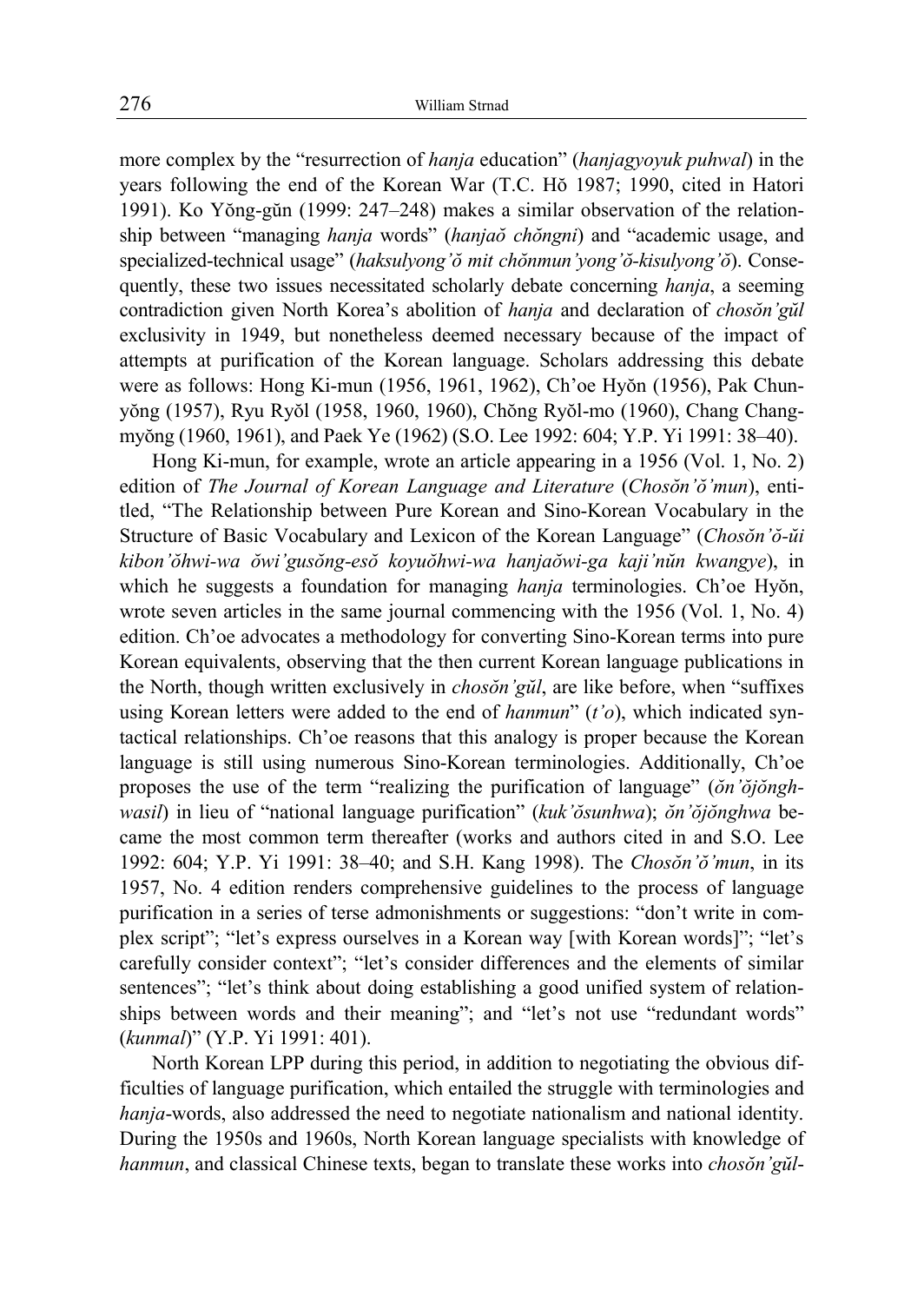only versions. The translation of these classics represents an attempt by the North Korean regime to appropriate history for political uses. The choices of the works reflect the political utilitarian applications relevant to the growth of ethnic nationalism in North Korea in the 1950s and 1960s, the background of which the logic of Korean digraphia played out. The first work translated, the *Tong'gukbyŏng'gam*  (1450) immediately following the Korean War points to the reinterpretation of a "nationalist military past" (author's quotations for emphasis), no doubt done to bolster Korean identity following the Korean War. This work frames the DPRK as an inheritor of a long-martial tradition, having been victorious in the face of foreign invasions, in the distant past and recently, according to the regime's propaganda. The second work, the *Yŏlhailgi*, also published in 1955, is a testimony to the historical continuity of the relationship between China and North Korea as being "close as lips and teeth" (C. *chúnchǐxiāngyī*), an expression attributed to Máo Zédōng concerning the relationship between the two states in the years following the Korean War. Considering that some 200,000 Chinese People's Volunteers still remained in North Korea until October 1958, assisting with reconstruction and recovery, the translated work can be interpreted as the North's recognition of historical connectivity and political solidarity with China (details on China's post-Korean War presence in the North in Declassified U.S. State Department Special Files 1951–1956: 569–573, cited in Tian 2014: 3; K.H. Sim 1989: 198).

The issue of academic and specialized-technical language had been a focal point of controversy in North Korean LPP since the late 1940s, as language purification presented language challenges. The process of language purification, meaning the many instances of liquidation of Sino-Korean vocabulary, began to intensify in the late 1950s and early 1960s (for observations on script reform related to specializedtechnical language in North Korea, see C.T. Pak 1959). By 1961, a total of 45,600 lexical items from 26 areas had been revised, and during 1962, the work on the revision of 22,600 terms from eight areas commenced. Representative works during the early 1960s on the subject of academic and specialized-technical language, include the following: Ryu Ryŏl (1960, 1960), Sim Sang-rin, 1960, and Ri Man-gyu (1962). Ryu Ryŏl, May 1960, "A Few Principles Being Raised in the Revision of Academic Language" (*Haksulyong'ŏsajŏng-esŏ chegidoenŭn myŏt kaji wŏnch'ik*), who suggests a need to establish a foundation for the revision of academic language, in *The Journal of Korean Language and Literature* (*Chosŏn'ŏ'mun*), Vol. 3; Sim Sang-rin, 1960, "Academic Language of Yesterday and Today" (*Haksulyong'ŏ-ŭi ŏje-wa*  o'nŭl), *Words and Script* (*Mala-gwa kŭl*), No. 10; and Ri Man-gyu, July 1962, "The Basic Principles of Academic Language Revision" (*Haksulyong'ŏsajŏng-ŭi kibonwŏnch'ik*), *The Journal of Korean Language Studies* (*Chosŏn'ŏhak*), Vol. 3 (authors and works cited in Y.G. Ko 1999: 250–252).

Signals of the official reemergence of functional digraphia, meaning *hanja* and Korean script, at least in education, were conspicuous by the late 1950s and early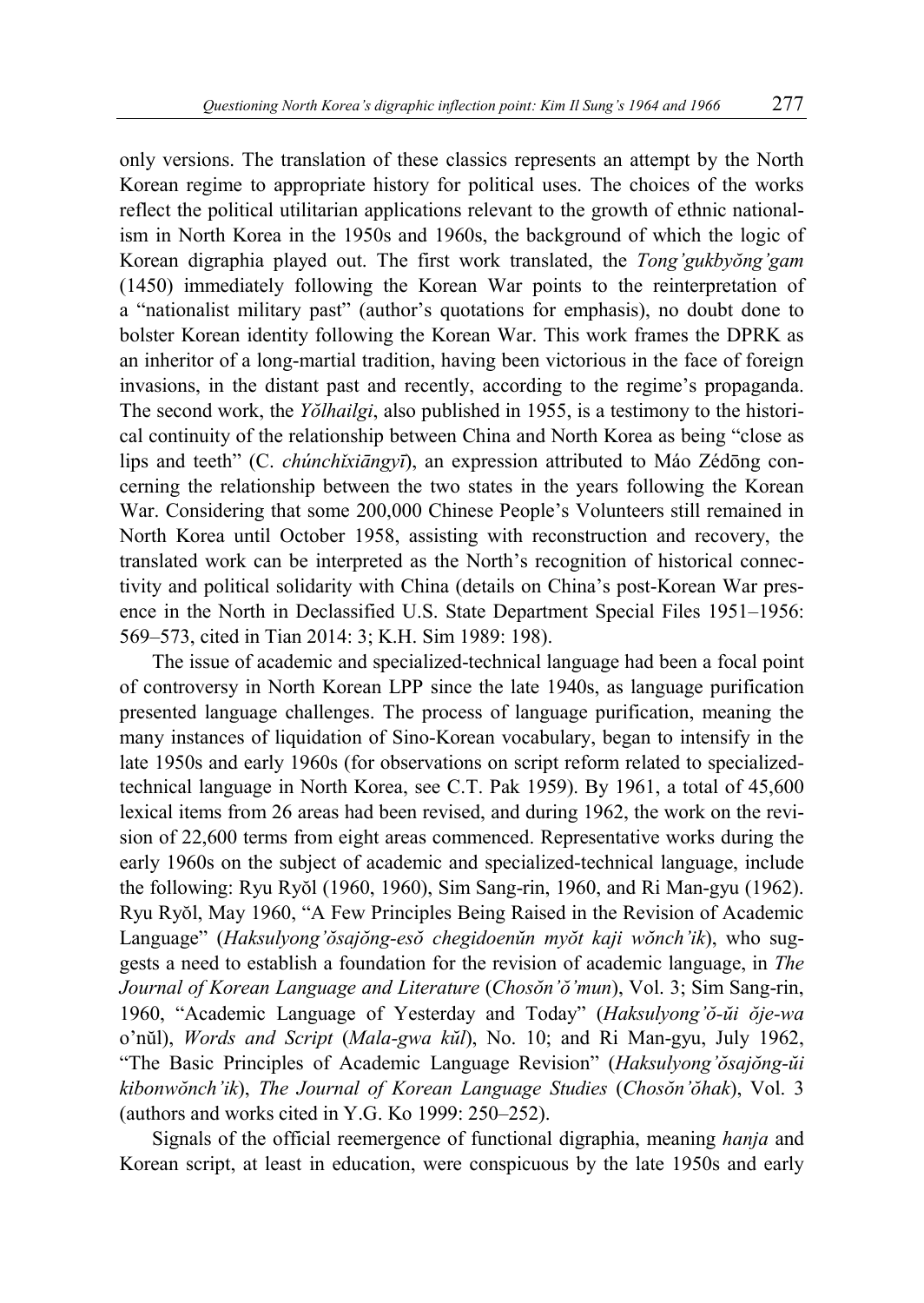1960s. A notable indication was the publication of North Korea's *New Chinese Character Dictionary* (*Saeokp'yŏn*) in 1963, representing a change regarding the frames in which modern Korean digraphia existed in the post-Kim Tu-bong era. Research and compilation of the dictionary, according to the introduction, had begun a little over a year prior to publication, meaning 1961 or 1962. The prologue of the dictionary, written in conjunction with the fifteenth anniversary of the creation the Democratic People's Republic of Korea (DPRK), seems to be the unambiguous reversal of broad political rhetoric regarding tradition and script in the period 1945– 1953. The logic of the 1949 North Korean "abolition of *hanja*" (*hanja p'yeji*) was that *hanja* was a symbol of the "ideology of serving the great" (*sadaejuŭi*) and was a remnant of the class divisions in traditional Korea eloquent of the repression of the masses by the *yangban* elite. During the Japanese Occupation Period and after liberation, *hanja* was conflated with Japanese *kanji* and the Japanese attempts at assimilating Koreans while destroying Korean culture. The promulgation of *chosŏn'gŭl* exclusivity in print media was the Korean post-colonial exercise in reasserting national identity. In this text, however, the message has been moved from denigration of *hanja* as a symbol of cultural oppression to an example of the rich heritage of sagacious ancestors. Additionally, it is the political ideology of communism, embodied by the Korean Worker's Party, that now enables a brilliant light to illuminate this heritage.

Rather than denouncing the use of *hanja* as being elitist or of little value, as was numerous earlier criticisms, the compilers of *The New Chinese Character Dictionary* reference arguments that the study of *hanja* will serve to deepen the understanding of Sino-Korean lexicon, a long-standing functionality frame of those who supported *hanja* use and education since the first decade of the twentieth century. The compilers enumerate Korean works on *hanja* (*hanmun*) from the fifteenth through the nineteenth centuries, suggesting an almost Confucian sense and connectivity with these earlier academic writings as being a continuation of a "scientific" tradition in Korean scholarship, echoing some of the translated works of *Silhak* scholars during the seventeenth, eighteenth, and nineteenth centuries. Here the frames of identity and functionality have been transformed to accommodate instrumental policy decisions of the North Korean regime.

#### **4. Conclusion**

The North Korean revolution and its Marxist utopian development toward scientific and technical progress had opened the space for Kim Il Sung to officially sanction *hanja* education. The abolition of *hanja* had lost its post-feudal and postcolonial value as an act rectifying history, and the two writing systems, Korean script and Chinese characters, could serve to elevate a modern and socialist Korean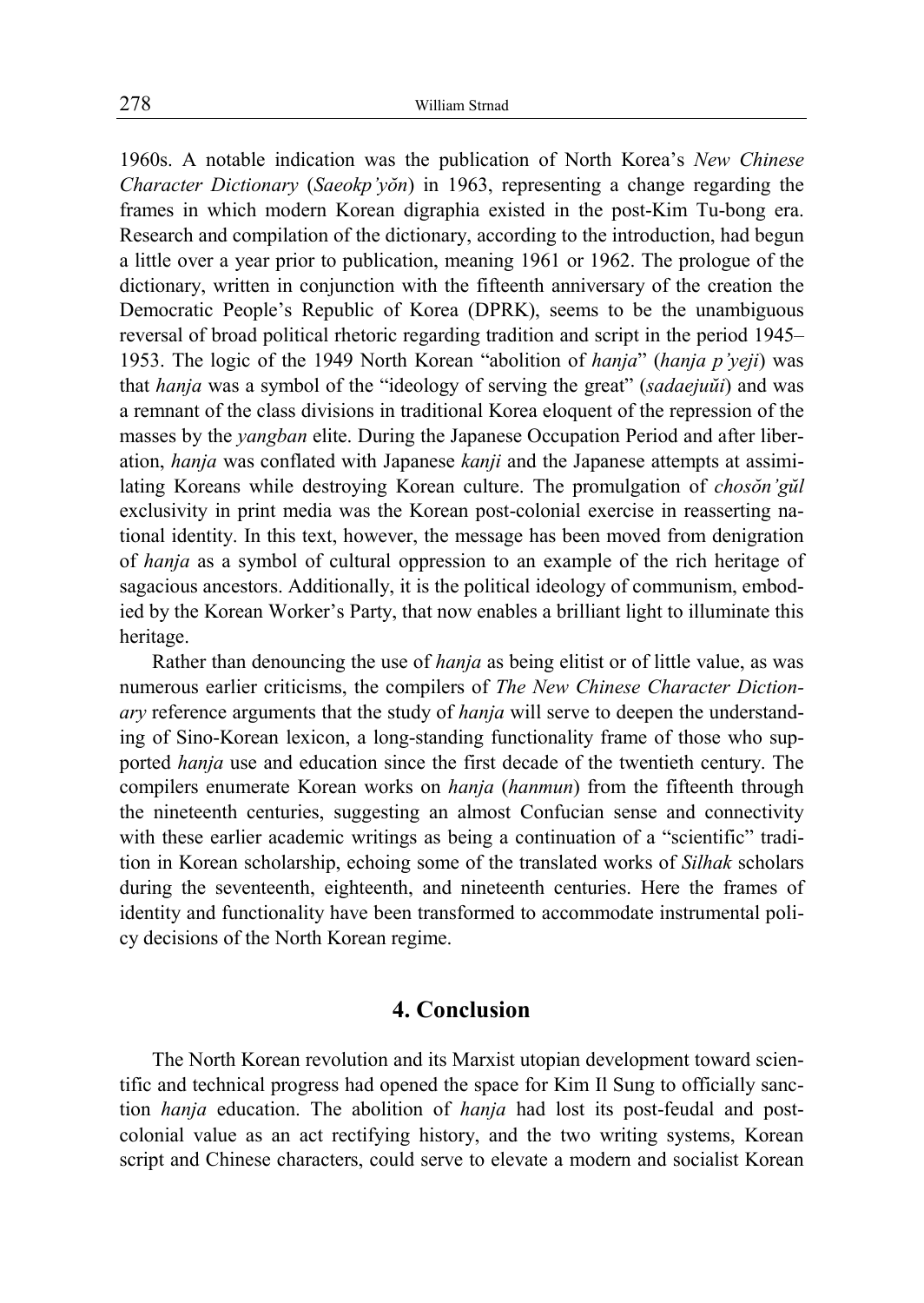language. Kim Il Sung's 1964 and 1966 conversations with linguists merits its role as a demarcation in the history of North Korean LPP. The conversations established a North Korea-centric language standard, accelerated purification and defined the principles for North Korean LPP for generations to come. However, the conversations occurred after the momentum toward a new form of functional digraphia had been fixed by both pragmatic considerations and ideological impulses reconfigured in the landscape of the still evolving Cold War.

### **Bibliography**

- Chang, S. I. 1973. "Ap'-ŭro uri kŭlja-nŭn ka-ro p'ur'ŏssŏya handa". *Munhwaŏhaksŭp* 3. 34–35.
- Cho, U.S. 2018. Ch'uakhan son-ŭi chinjja wŏnjo-nŭn pukhan Kim Il-sŏng. Mediapen, 22 February 2018. http://www.mediapen.com/news/view/334990 (accessed on 30 March 2020).
- Chŏng, C.D. 1956. "Chosŏn'ŏ munja kaehyŏk (1)". *Chosŏn ŏ'mun* 6. 81–89.
- *Chosŏnrodongdangjŏngch'aeksa: Ŏn'ŏbumun*. 1973. Sahoegwahakwŏn ch'ulp'ansa (ed.). P'yŏngyang: Sahoegwahakwŏn ch'ulp'ansa.
- Chu, T.I. 2000. "Pukhan-ŭi hanmun kyoyuk pangbŏp". In: Han'gukhanmun gyoyuk hakhoe (ed.). *Hanmungyoyuk'yŏn'gu* 15. Seoul: Pak I-jŏngch'ulp'ansa. 471–499.
- Fabre, A. 1994. "Re´forme et modernization de la langue core´enne". In: Fodor, I. and C. Hagège. (eds.). *Language reform – History and future* VI; *La réform des langues – Histoire et Avenir* VI; *Sprachreform – Geschichte und Zukunft.* Hamburg: Helmut Buske Verlag GmbH. 235–256.
- Han, C.J. 1965. "Hanmun sillyŏk chego-rŭl wihan myŏt kaji pangdo". *Inmingyoyuk* 12. 29.
- Hannas, W.C. 1991. "Korean views on writing reform". In: Mair, V.H. (ed.). *Sino-Platonic Papers* 27. *Schriftfestschrift: Essays in Honor of John DeFrancis on His Eightieth Birthday*. Philadelphia: University of Pennsylvania. 85–94.
- Hatori, R. 1991. "Pukhan-ŭi hanja kyoyuksa". In: Kim, Min-su (ed.). *Pukhan-ŭi Chosŏn'ŏ yŏn'gusa, 1945–1990* 2. Seoul: Nokjin. 266–290.
- Hŏ, T.C. 1987. "Ilbon-esŏ pon pukhan-ŭi hanja kyoyuk". *Pukhan* 187. 102–109.
- Hŏ, T.C. 1990. "Choch'ongnyŏn kyoyuk". In: Kim, H.C. (ed.)*. Pukhan-ŭi kyoyuk*. Seoul: Ŭlyu'munhoesa. 366–392.
- Hong, Y.S. 1977. *Nambukhan'ŏn'ŏgaenyŏm-ŭi ijilhwayŏn'gu*. Seoul: Kukt'ot'ong'ilwŏn.
- Kang, Y. 1989. "Ŏn'ŏhak-e kwanhan Kim Il-sŏng kyosi punsŏk 1964nyŏn, 1966nyŏn kyosi-rŭl chungsim-ŭro". In: Kim. M.S. (ed.). *Pukhan-ŭi ŏhak hyŏngmyŏng*. Seoul: Tosŏch'ulp'an paek'ŭi. 11–19.
- Kim, C.W. 1978. "Linguistics and language policies in North Korea". In: *Korean Studies* 2. Honolulu: Faculty Center for Korean Studies, University of Hawai'i. 158–175.
- Kim, H.S. 1984. "Nambukhan ŏn'ŏhak mit ŏn'ŏjŏngch'aek-e kwanhan pigyo yŏn'gu". *Chejudaehakkyo nonmunjip* 17. 127–153.
- Kim, I.S. 1964/1968. "Chosŏn'ŏ-rŭl paljŏnsik'igi wihan myŏtgaji munje (1964.1.3)". *Munhwa'ŏ haksŭp*  $2.1 - 7.$
- Kim, I.S. 1964/1975. "Some problems related to the development of the Korean language: talk with the linguists". In: *On Juche in our revolution*. P'yŏngyang: Foreign Languages Publishing House. 384–397.
- Kim, I.S. 1966/1969. "Chosŏn'ŏ-ŭi minjokjŏk t'ŭksŏng-ŭl olke sallyŏnagallde taehayŏ (1966.5.14)". *Munhwa'ŏhaksŭp* 3. 1–9.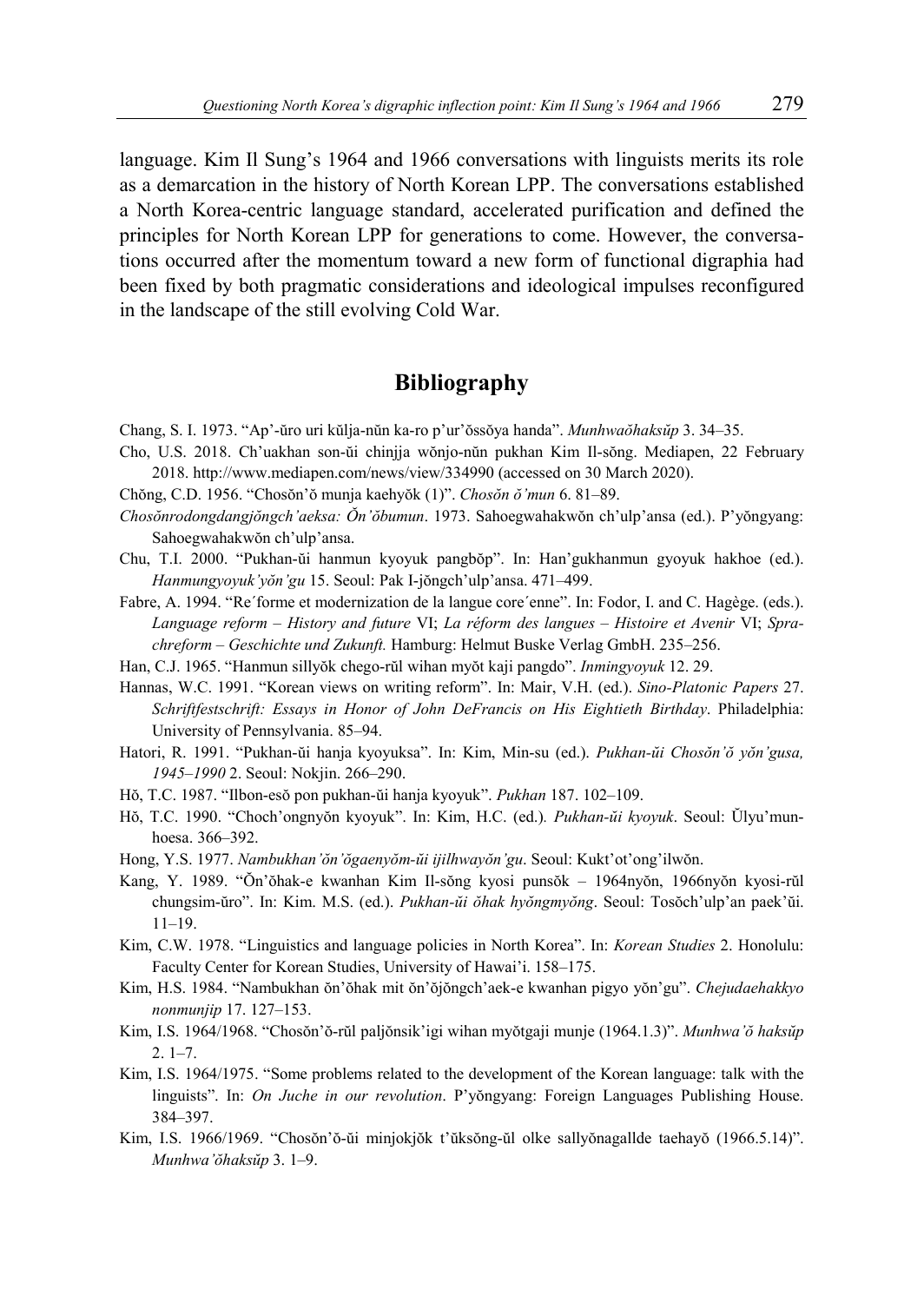- Kim, Il Sung 1966/1975. "On correctly preserving the national characteristics of the Korean language: talk with the linguists". In: *On Juche in our revolution*. P'yŏngyang: Foreign Languages Publishing House. 511–528.
- Kim, M.S. 1985. *Pukhan-ŭi kuk'ŏyŏn'gu*. Haksul yŏn'guch'ongsŏ 22. Seoul: Koryŏdaehakkyo ch'ulp'anbu.
- Kim, M.S. 1999. "Pukhan-ŭi hanja kyoyuk". *Saeguk'ŏ saenghwal* 9.3. 93–124.
- Kim, M.S. 2005. "Pukhan-ŭi hanja kyoyuk". In: *Hanja-nŭn kuk'ŏ-ŭi kibon'ida*. 101–114. Seoul: Chŏnt'ongmunhwayŏn'guhoe.
- Kim, P.J. 2012. Kim Il-sŏng kyosi "hanja, 3,000ja-rŭl karŭch'yŏra". Chogabje.com. http://www. chogabje.com/board/view.asp?C\_IDX=48020&C\_CC= AZ (accessed on 1 December 2017).
- Kim, T.H. 1964. "Ŏhwi mit munjang chido-esŏ ŏdŭn kyŏnghŏm". *Munhwaŏhaksŭp* 7. 14.
- King, R. 1997. "Language, politics, and ideology in the postwar Korea". In: McCann, D. R. (ed.). *Korea briefing: toward reunification*. Armonk, NY and London: M.E. Sharpe. 107–144.
- King, R. 2007. "North and South Koreas". In: Simpson, A. (ed.). *Language and national identity in Asia*. Oxford: Oxford University Press. 200–234.
- Ko, Y.G. 1999. *Pukhan-ŭi ŏn'ŏ'munhwa*. Seoul: Sŏuldaehak'kyoch'ulp'anbu.
- Kristensen, H. and R.S. Norris. 2017. "A history of US nuclear weapons in South Korea". *Bulletin of the Atomic Scientists*. 73.6. 349–357.
- Kumatani, A. 1990. "Language policies of North Korea". *International Journal of the Sociology of Language* 82. 88–107.
- Lee, I.S. and S.R. Ramsey 2000. *The Korean language*. Albany, NY: State University of New York Press.
- Lee, S.O. 1992. "Pukhan-ŭi ŏhwiyŏn'gu/sajŏnp'yŏnch'an Namhan-gwaŭi tongjilsŏng hoebok-ŭl wihan kich'o yŏn'gu – ". *Ŏhak'yŏn'gu* 28.3. 599–619.
- Pak, C. T. 1959. "Kwahak kisul yong'ŏ-ŭi t'ŭksŏng-gwa kŭ-ŭi chosŏng subŏp-e kwanhayŏ". *Chosŏn ŏ'mun* 1. 89–96.
- Ri, H.S. 1965. "Hanmun poksŭp su'ŏp-esŏ yuŭihal chŏm". *Inmin'gyoyuk* 1. 17.
- Ryu, R. 1974. "Hyŏngmyŏng-ŭi widaehan Kim Il-sŏngdongji-ggesŏ naenoŭsin kŭljagae hyŏksasang". *Munhwaŏhaksŭp* 1. 25–27.
- *Saeokp'yŏn* 1963. Chosŏn minjujuŭi inmin konghwaguk kwahakwŏn, kojŏn yŏn'guso p'yŏnch'an (comp.). P'yŏngyang: Kwahakwŏn ch'ulp'ansa.
- Shim, J.K. 1988. "Munhwaŏ-wa maldadŭmgi". *Kuk'ŏsaenghwal* 15. 2–20.
- Shipper, A.W. 2010. "Nationalisms of and against Zainichi Koreans". *Asian Politics and Policy*. 1.2. 55–75.
- Sim, Kyŏng-ho 1989. "Pukhan-ŭi hanmun kyogwasŏ". Ko, Yong-gŭn (ed.). *Pukhan insik* 7. Mal-gwa gŭl. 197–221. Seoul: Ŭlyumunhwasa.
- Sohn, H.M. 1991. "Language policies and language divergence in the two Koreas". In: Mair, V.H. (ed.). *Sino-Platonic Papers 27. Schriftfestschrift: Essays in Honor of John DeFrancis on His Eightieth Birthday*. Philadelphia: University of Pennsylvania. 95–102.
- Sŏ, K.S. 1979. Pukhan-ŭi 'munhwaŏ'-e kwanhan yŏn'gu. In: *T'ong'ilmunjeyŏn'gu* 8. 113–126. Taegu: Yŏngnamdaehakkyo.
- Tian, W.X. 2014. Tóng shēng yì qì: Zhōngguó 1958nián cóng cháoxiǎn quánbù chèjūn fāng'àn de xíngchéng. Cambridge, MA and Yenching: Harvard-Yenching Working Paper Series.
- Yi, C.S. 2008. "Choe Hyŏn-bae-wa Kim Tu-bong ŏn'ŭi pundan-ŭl mak'ŭn tu han'gŭlhankja". *Yŏksabip'yŏng* 82.
- Yi, P.G. 2014. "Mal[ŏn'ŏ]-ŭn nari-ŭi ponsŏng Chu Si-gyŏng, Choe Hyŏn-bae, Yi Hŭi-sŭng-ŭl chungsim-ŭro". *Saeguk'ŏsaenghwal* 24.3. 3–19.